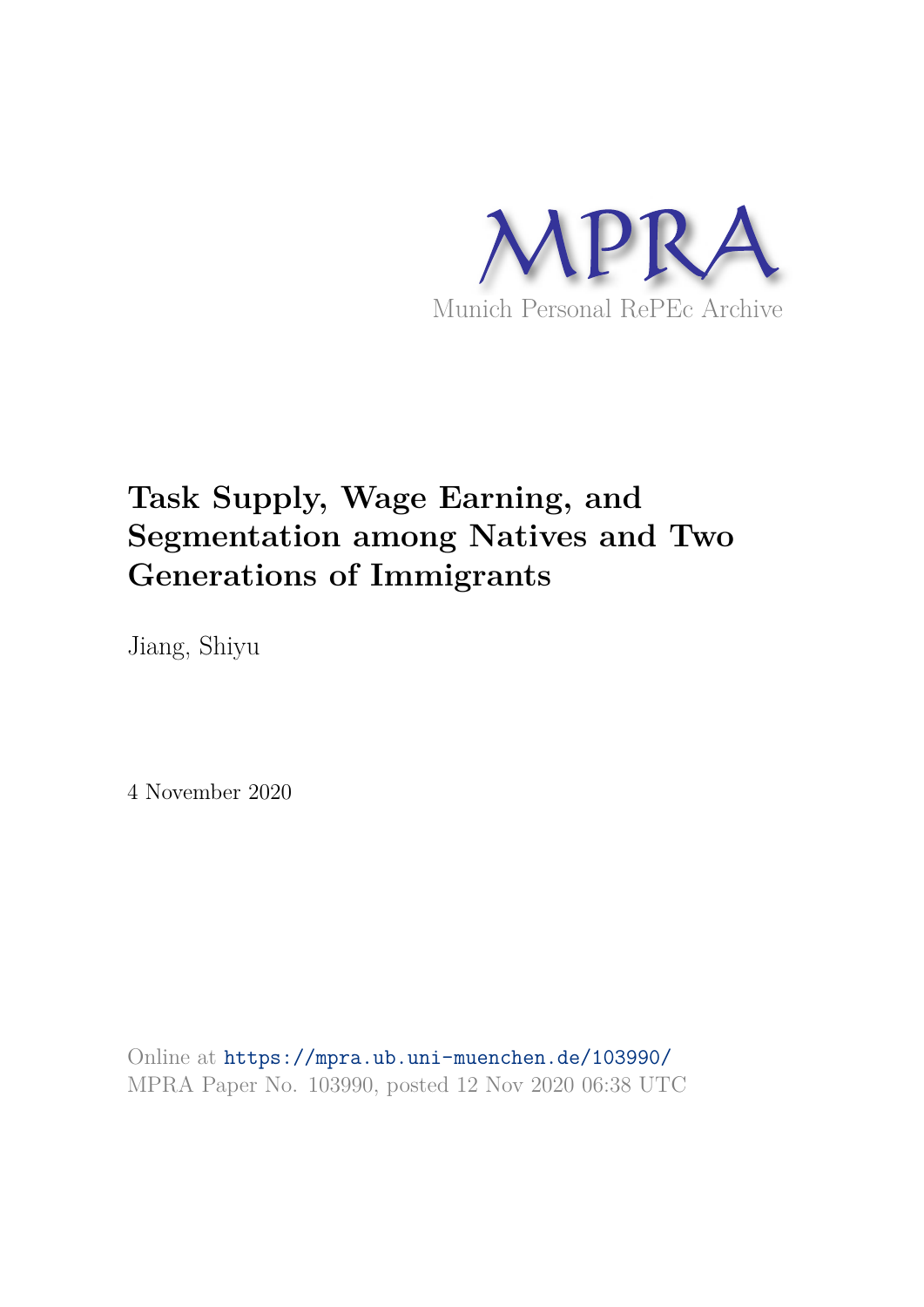# Task Supply, Wage Earning, and Segmentation among Natives and Two Generations of Immigrants

Shiyu Jiang

## Abstract

This paper studies the difference in task supplies and economic status between natives and two generations of immigrants. I estimate differences in task supply and earnings between natives and immigrants in 1970 and 2015, which are the beginning and end of the fifth (and current) wave of immigration to Canada. Furthermore, using a three-fold Blinder-Oaxaca decomposition, I link the average weekly wage of workers to their task productivity, and try to find the effects of the returns to tasks as well as different task supplies on the average wage gap between natives and immigrants. Finally, I use ordered probit and logit models to demonstrate and measure the significant effects of immigrant status on an employee's labor market segment.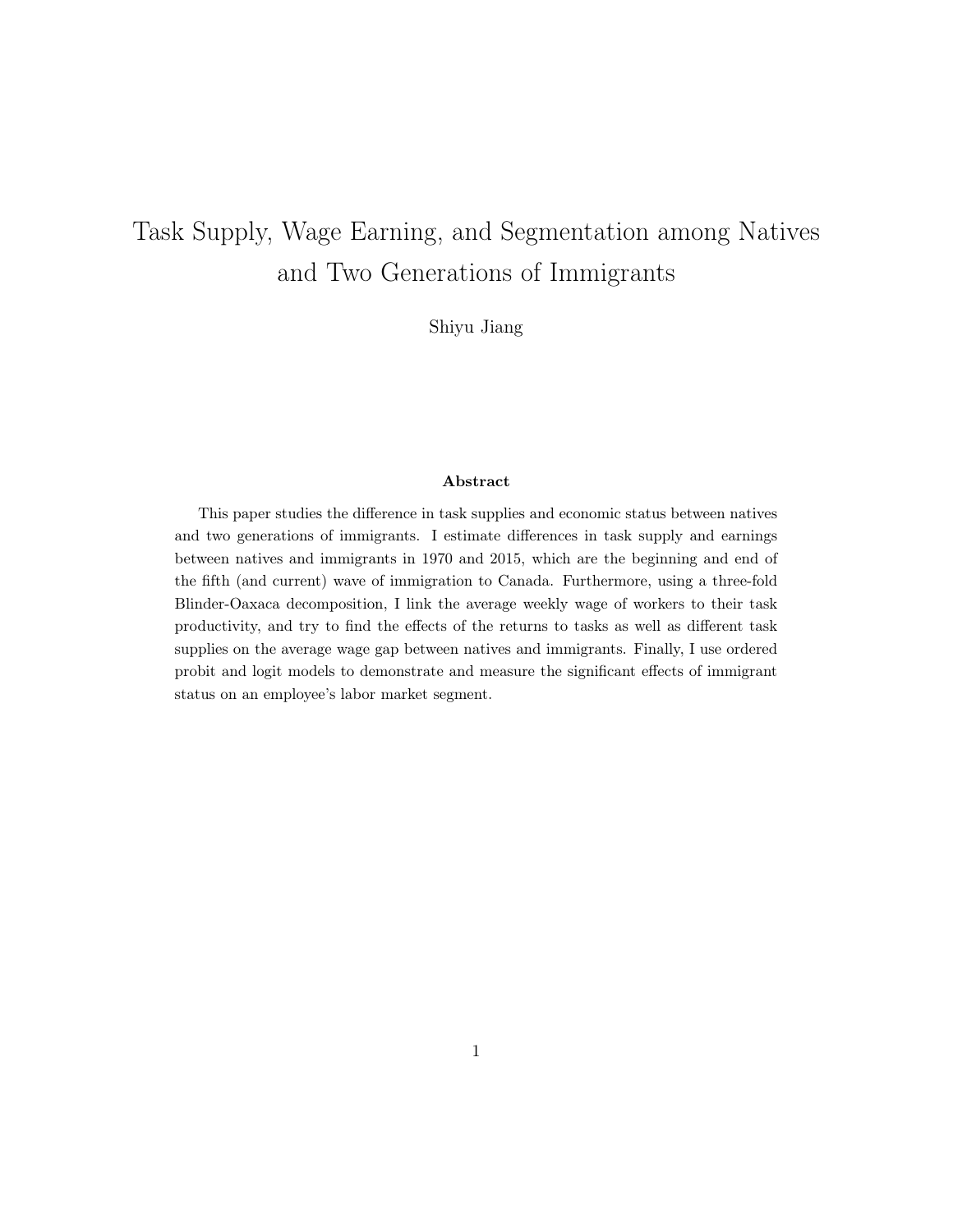## 1 Introduction

According to Statistics Canada, Canada is currently experiencing its "fifth wave" of immigrants, which began in the 1970s. In this wave, immigrants have overwhelmingly been members of visible minorities from the developing world. This was influenced by the 1976 revision of the Immigration Act, which continues to be official government policy. Historically, the majority of immigrants coming to Canada were from Europe. As time passed, the number of new European immigrants entering the country steadily declined, while the number of immigrants originating from South and South-East Asia (India, China, the Philippines, and so on) rose dramatically. By the 1980s, these Asians became the largest ethnic group immigrating to Canada. Canadians do not have the stereotypical American "melting pot" and instead enjoy ethnic diversity. Canada is a multicultural society that depends on immigration as its key source of labor force growth (Bloom et al 1995, Baker and Benjamin 1994). There has been a lot of research on immigrants' performance in the North American labor market. Research on this topic has evolved from the original cross-sectional evidence on immigrants' economic assimilation (Chiswick 1978) through the study of the qualities of different immigration cohorts (Borjas 1985) to controversies over measurement issues (Lalonde and Topel 1992) and subsequent studies (Borjas 1993). Peri and Sparber (2009) define two intermediate tasks (communication and manual tasks) supplied in each occupation using  $O^*NET$  data to study the effect of the immigrant share on native workers' provision of these two tasks in the US labor market. Following this research, I study the economic outcomes of different generations of immigrants to see if I can find any differences between the first generation immigrants and their children in the Canadian labor market. The outcomes I will focus on are earnings and task usage.

Chiswick (2003) argues that there is evidence of positive selection bias in migration in the US, that is, individuals who are relatively more skilled than their peers in their home country are more likely to migrate to the US. If this positive selection bias is present among immigrants in the US, then one could argue that selection bias should play an even greater role in Canada. US immigration policy emphasizes family unification to a greater extent than Canadian immigration policy. Canada's "point system" does take family ties into account, but substantial consideration is given to the amount of human capital attained by applicants (Baker and Benjamin, 1994). The goal of this stringent evaluation process is to simultaneously minimize racial discrimination when determining the eligibility of foreigners and to ensure that those who are entering into Canada can make a positive contribution to the economy. Therefore it may be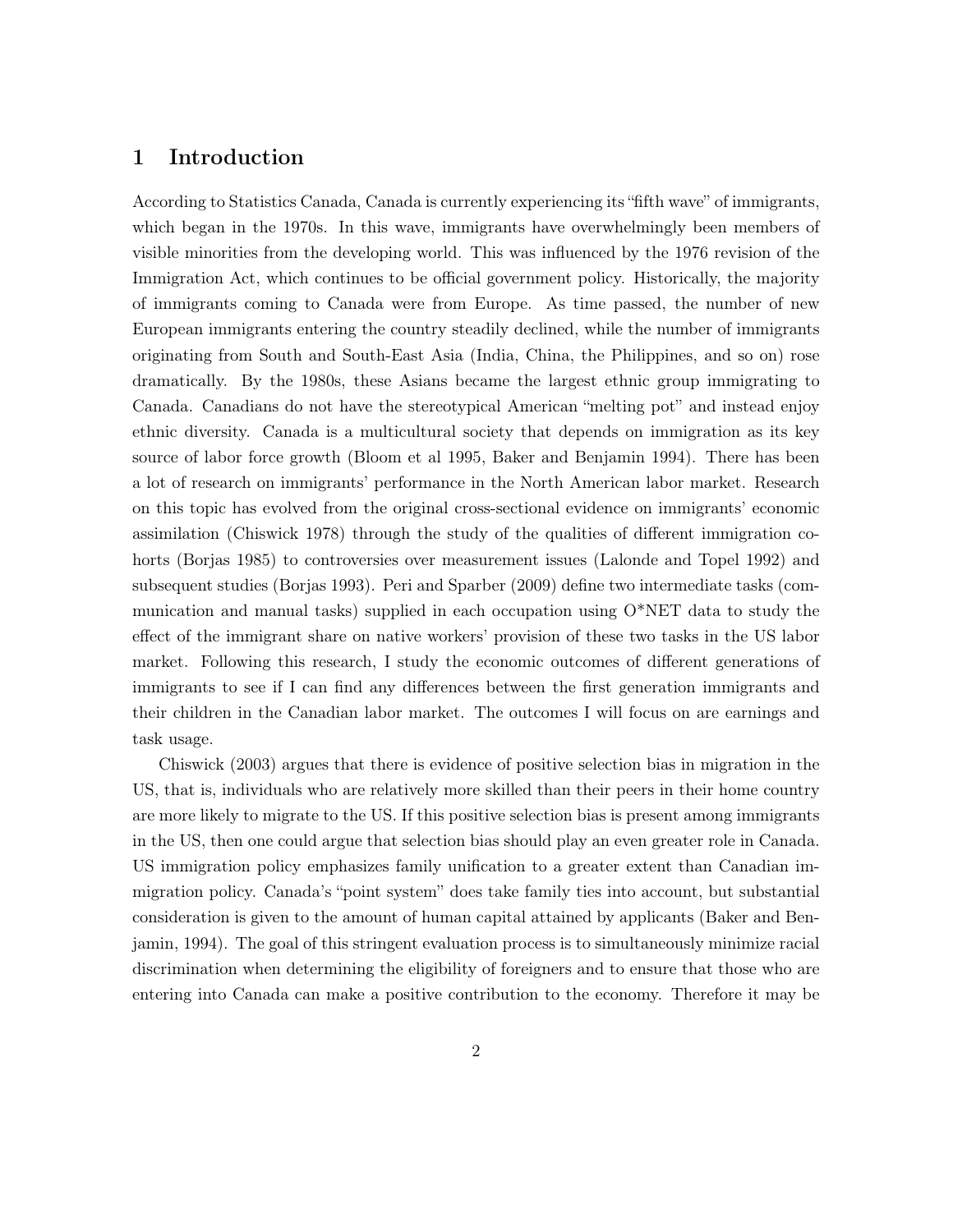that second generation immigrants in Canada have higher levels of ability and motivation relative to third generation (and higher) immigrants if these traits are transmitted from parents to children. Black et al (2005) also suggested that "unobserved parental characteristics", such as patience or attitudes, could influence the development of children. Moreover, Warman et al (2019) claims that, although recent immigrants to Canada have had some difficulty fully realizing their potential suggested by their high levels of pre-immigration human capital, their children have integrated well and in many cases have surpassed the outcomes of the third or higher generation.

In this paper, I study differences in the economic performance of natives, and first generation immigrants, and second generation immigrants in 1970 and 2015. I choose the years 1970 and 2015 because they are the beginning of the fifth wave of immigration and the most recent census year in Canada, respectively. In addition to earnings, I compare the task supply performance of natives (third generation or more) and first and second generation immigrants in 1970 and 2015. Then, I link earnings and task supply performance together using a Oaxaca Decomposition. This sheds light on the relative importance of differences in task productivity and differences in the return to task productivity in determining weekly wage differences between natives and two generations of immigrants. Lastly, I investigate differences in the labor market segment that first and second generation immigrants work in. By presenting average marginal effects from ordered probit and logit models, I present the relative probabilities of working in each segment for first generation or second generation immigrants, compared to the third generation or higher (natives).

## 2 Literature Review

There is a large literature on differences in the outcomes of first generation immigrants, second generation immigrants, and natives. According to Lay and Nguyen (1998), in addition to the general daily hassles encountered by most people, immigrants often face chronic difficulties specific to the acculturation experience, including conflicts with family members, members of the ethnic ingroup, and members of ethnic outgroups. Moreover, it has been suggested that the children of immigrants born in Canada (i.e., second-generation immigrants) may experience different acculturative stressors from their parents (i.e., first-generation immigrants). In the discussion of minority student stressors, Saldaña (1994) includes issues such as the perceived lack of support from members of the ethnic ingroup, difficulties in romantic relationships with members of the ingroup (particularly the availability of dating partners), and being perceived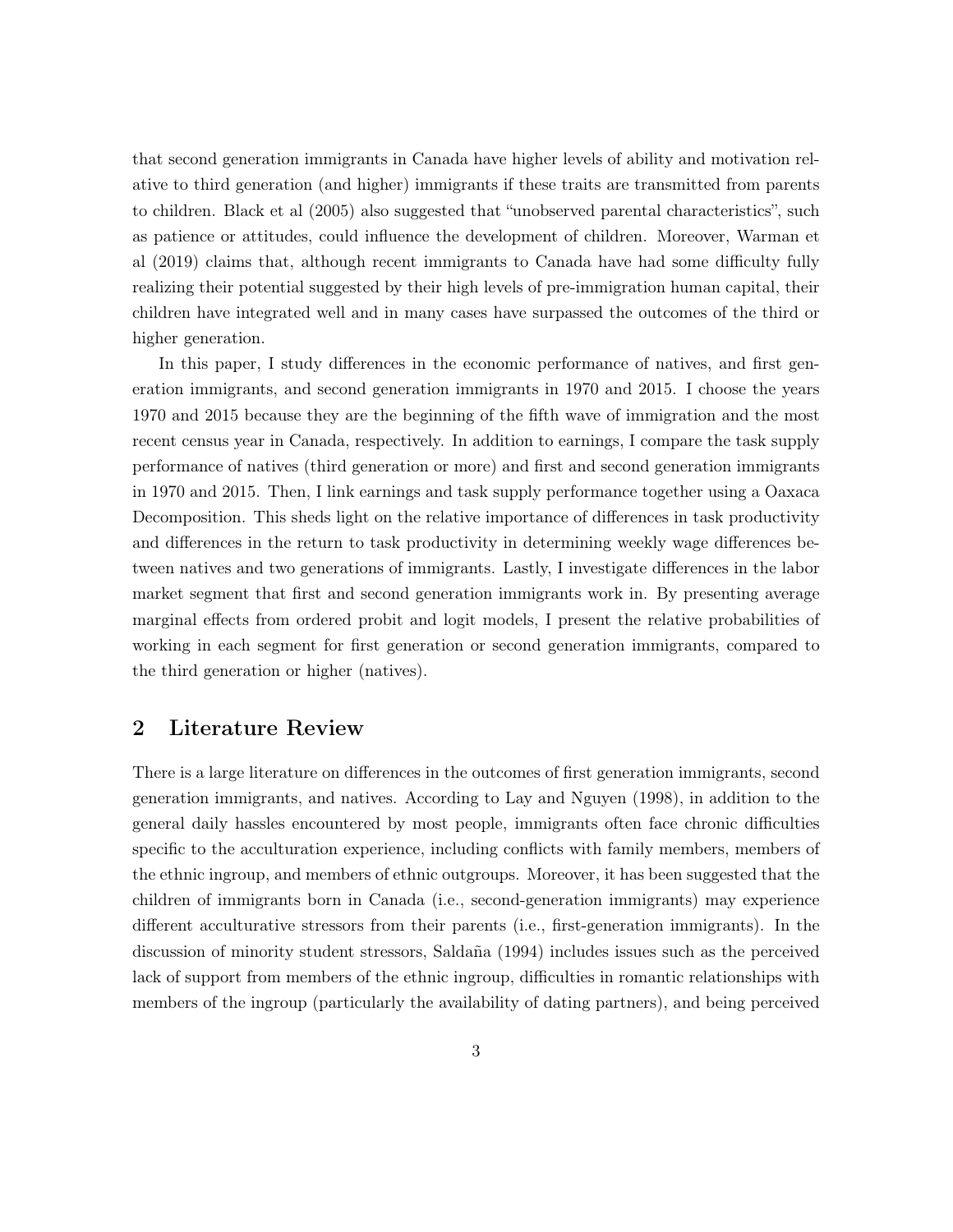by the ethnic ingroup as behaving too much like outgroup members. Pawliuk, Grizenko, Chan-Yip, Gantous, Mathew, and Nguyen (1996) found that, although children's acculturation style was not related to their psychological functioning, the parents' acculturation style was an important predictor of their children's functioning.They argued that, because children were more acculturated into the mainstream society than their parents were, the more accepting parents were of the majority culture, the healthier was the psychological functioning in children. In their study of Chinese-Canadian youths, Lay and Verkuyten (1999) found that the life experience of these adolescents, particularly whether they are Canadian-born or foreign-born, has implications for ethnic identity and self-esteem.

In the US, it is widely believed that the socioeconomic performance of the children of immigrants far surpasses that of their parents. Chiswick (1977) and Carliner (1980) compared the earnings of various generations of workers in the US at a particular point in time, the 1970 decennial census. Borjas (2014) studied wage differentials across generations, and he found that the relative wages of immigrants have declined steadily since 1940, and second generation Americans earn more than both their parents and their children. However, when he controlled for education in the regression models, the difference between first Americans and their children's weekly earnings became much smaller. Borjas (2014) claimed much of the intergenerational progress observed between first and second generations can be explained by differences in educational attainment between these two groups, as the native-born children of immigrants go through the American education system.

Using data from the 1991 Canadian census, Pendakur and Pendakur (1998) concluded that both foreign-born (first generation) and Canadian-born (second generation and higher) visible minorities earned less than Canadian-born Caucasians. They suggested that this wage discrepancy is due to racial discrimination since it cannot be fully explained by observable characteristics. However, Hum and Simpson (1999) discovered no evidence of a wage gap between visible minority and non-visible minority groups. Bloom et al (1995) established that, using pooled 1971, 1981, and 1986 Canadian census data, assimilation was particularly slow for immigrant men from Asia, Africa, and Latin America relative to immigrant men from Europe and the United States.

Aydemir and Sweetman (2007) find that, the second generation in both the US and Canada has very good educational and labor market outcomes, which is similar to, and in some cases better than, the third generation, and clearly much better than the first generation. Meanwhile, they conclude that, in the US, current immigrant characteristics, holding the structure of educational attainment and earnings constant, are associated with lower outcomes in the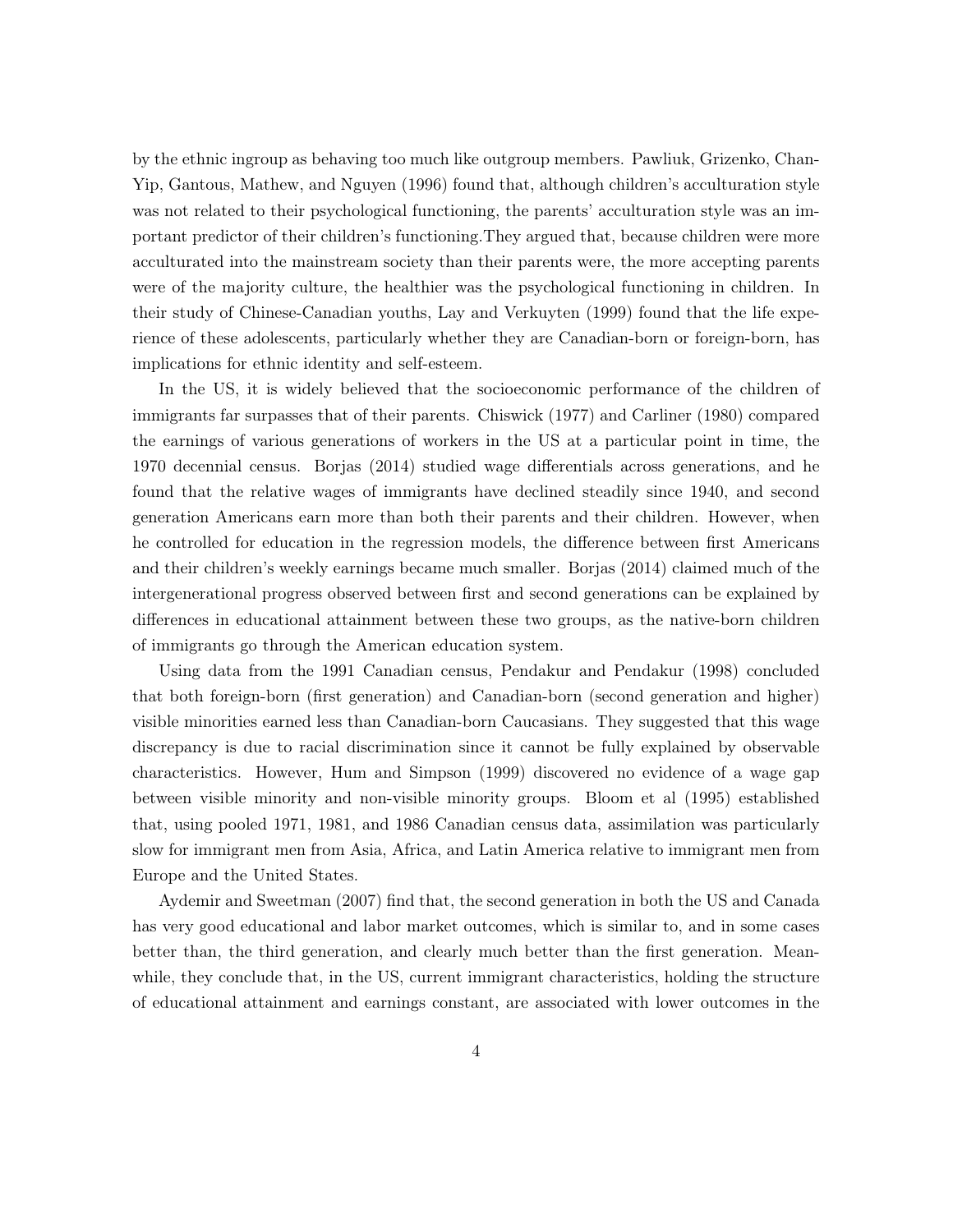future than is the case for the current second generation, whereas in Canada the reverse can be expected. Warman et al (2019) indicate that the criteria employed in Skilled Worker, CEC, and PNP admission categories lead to the selection of immigrants likely to succeed in the Canadian labour market in more nuanced ways than merely choosing those with high education and good language skills in English or French. Their analysis suggests that selecting immigrants based on economic criteria in general and a points system (as in the Skilled Worker category) in particular both improves the outcomes of the Principal Applicant and also leads to higher earnings outcomes for the Child Arrival immigrants once they enter the labour market.

## 3 Data and Variables

### 3.1 Data Source

I use two of data sets in this paper. The first is Canadian census data published in the years 1971 and 2016, which refer to the data in the years 1970 and 2016. This data set is collected by Statistics Canada, and contains respondents' characteristics, including age, education attainment, ethnic information, immigration status, occupation, income, and so on. The second data set is the Canadian Career Handbook (CHA), which I will describe in more detail in Section 3.3.

#### 3.1.1 Data Selection

The cleaned data set I use in this paper will only contain individuals who are between the ages of 18-65 and have identified themselves as working mainly full time in the years 1970 and 2015. In addition, I will exclude self-employee workers and those working on farms because I believe these workers' incomes will cause biases in the study since their incomes might not be a base on task supplies and educational attainments. Institution residents and part-time workers are also excluded from this study. Using the CHA data, I am able to classify occupations into labor market segments. Jobs in the Canadian labor market are classified into three segments, the primary upper tier, the primary lower tier, and the secondary segment. The key feature I use to assign occupations to segments is the degree of autonomy and skill professional required by them.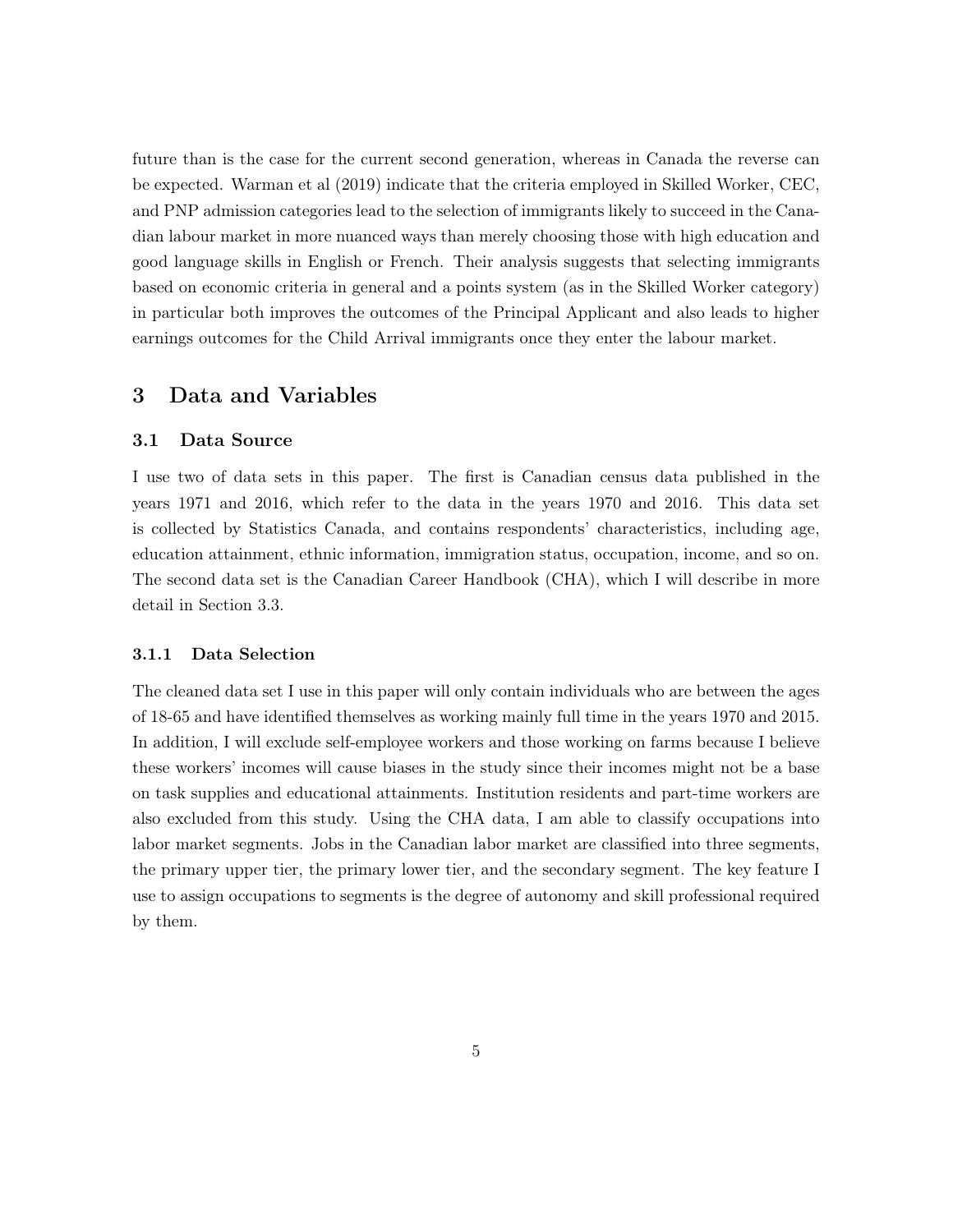## 3.2 Independent Variables Description

In my empirical models, I have some key independent variables. I define first generation immigrants as those who were born outside Canada. For second generation immigrants, there are two different definitions. The first one is those born inside Canada with parents both born outside. The second one defines second generation immigrants as those born inside Canada with at least one parent born outside Canada. In this paper, I will use the second definition because I believe that even one foreign-born parent can influence their children with outside culture, ideas, education concepts, and so on. These will make second generation immigrants different from third generation immigrants and higher. Another key independent variable is a worker's language skill. In this paper, I define a worker as not a native speaker (nolang) if his or her most often used language at home is neither English nor French. Moreover, there would be an alternative way to approach the language proficiency variable as using place-specific language indicators (e.g. French for Quebec, both for NB, English for other provinces.), which I will explore in future work. This "nolang" is a dummy variable (nolang=1 means this worker does not speak English or French as a first language.). I believe a person who is capable of speaking the Canadian official languages at home could use them very well at work. Moreover, I have some other control variables in the empirical models including years of schooling, marital status, industry dummies, and metropolitan area dummies (CMAs).

### 3.3 Task Variables Generation

To assign task supplies to occupations, I will use a data set, the Canadian Career Handbook (CHA), which is also from Statistics Canada. This data set gives values indicating the aptitudes requirement in each occupation. Aptitudes in each occupation are categorized as: General Learning, Verbal, Numerical, Spatial Perception, Form Perception, Clerical Perception, Motor Coordination, Finger Dexterity, and Manual Dexterity. Each aptitude is given one of five values  $(1-5)$  to describe its grade among all working population<sup>1</sup>. I generate a new variable to describe the importance of each aptitude. I will use the median of each aptitude's ranking range among the entire working population to represent that aptitude's importance. For example, the median of the highest 10 percent is 0.95. Then, I will replace the value 1 by 0.95. Using this method, I will assign 0.75 for the value 2, 0.50 for 3, 0.25 for 4, and 0.05 for

<sup>&</sup>lt;sup>1</sup>The value 1 means the aptitude for this occupation is the highest 10 percent among all the working population. The value 2 means the upper third, exclusive of the highest 10 percent. The value 3 means the middle third. The value 4 means the lowest third, exclusive of the lowest 10 percent. The value 5 means the lowest 10 percent.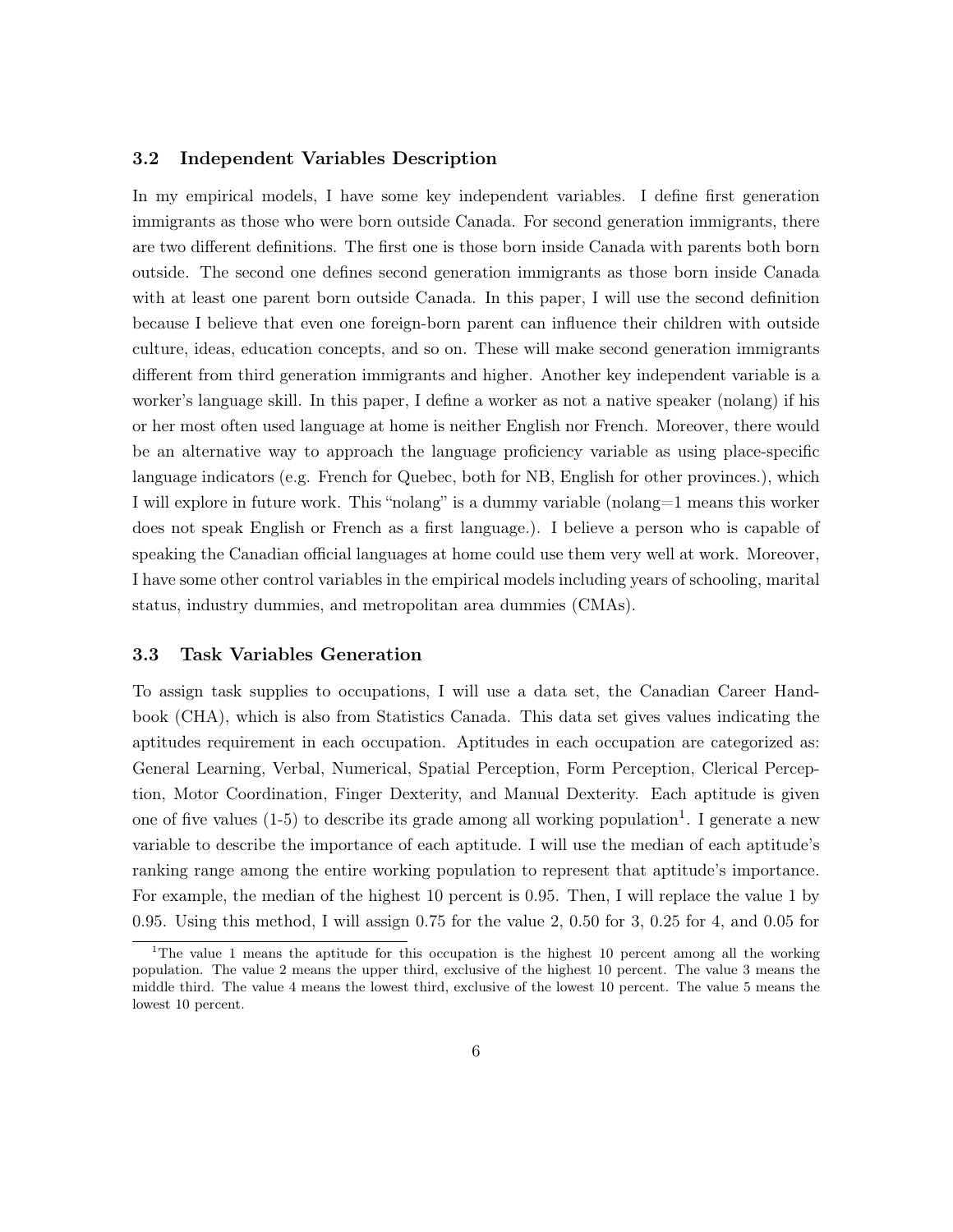5.

Next, I can use the aptitude importance variable to define task requirements for each occupation. The task requirement can also be considered the task supply per unit of time or task productivity of employees with this occupation.<sup>2</sup> Similar to what Imai, Stacey and Warman (2019) and Warman and Worswick (2015) did in their papers, I will define three types of tasks: analytical (A), interactive (I), and manual (M). Analytical tasks are defined as a combination of General learning ability (G), numerical ability (N), spatial perception (S), and form perception (P), while interactive tasks are defined by the combination of Verbal ability (V) and clerical perception (Q). Finally, I combine the aptitude importance values of Motor coordination  $(K)$ , finger dexterity  $(F)$ , and manual dexterity  $(M)$  to define manual task. The method of the combination is to take the mean of these importance values for each type of task.

## 4 Empirical Framework

To do the empirical work, I estimate the following regression equation:

$$
Y = \beta X + \alpha F + \gamma S + \delta C + \varepsilon \tag{1}
$$

Y: The outcome variables (Natural logarithm of weekly wages or task supplies by workers).

X: Vector of standard demographic variables (age, age^2, age^3, schooling years/education attainment, language ability, industry, genders, marital status)

F: A dummy variable for first generation immigrants. (1: the first generation. 0: others)

S: A dummy variable for second generation immigrants. (1: the second generation. 0: others)

C: Census Metropolitan Areas (CMA).

To predict the segments first and second generation immigrants will be in, compared to the third generation and higher, I will assume the exact but unobservable human capital based on demographic characteristics for worker i is  $E_i^*$  i.e.  $E^* = \beta X + \alpha F + \gamma S + \delta C + \varepsilon$  or simply,

 $2$ Since only full-time workers are included in this study, task supply per unit of time (task productivity) here could be treated as well as the aggregated task supply by a worker.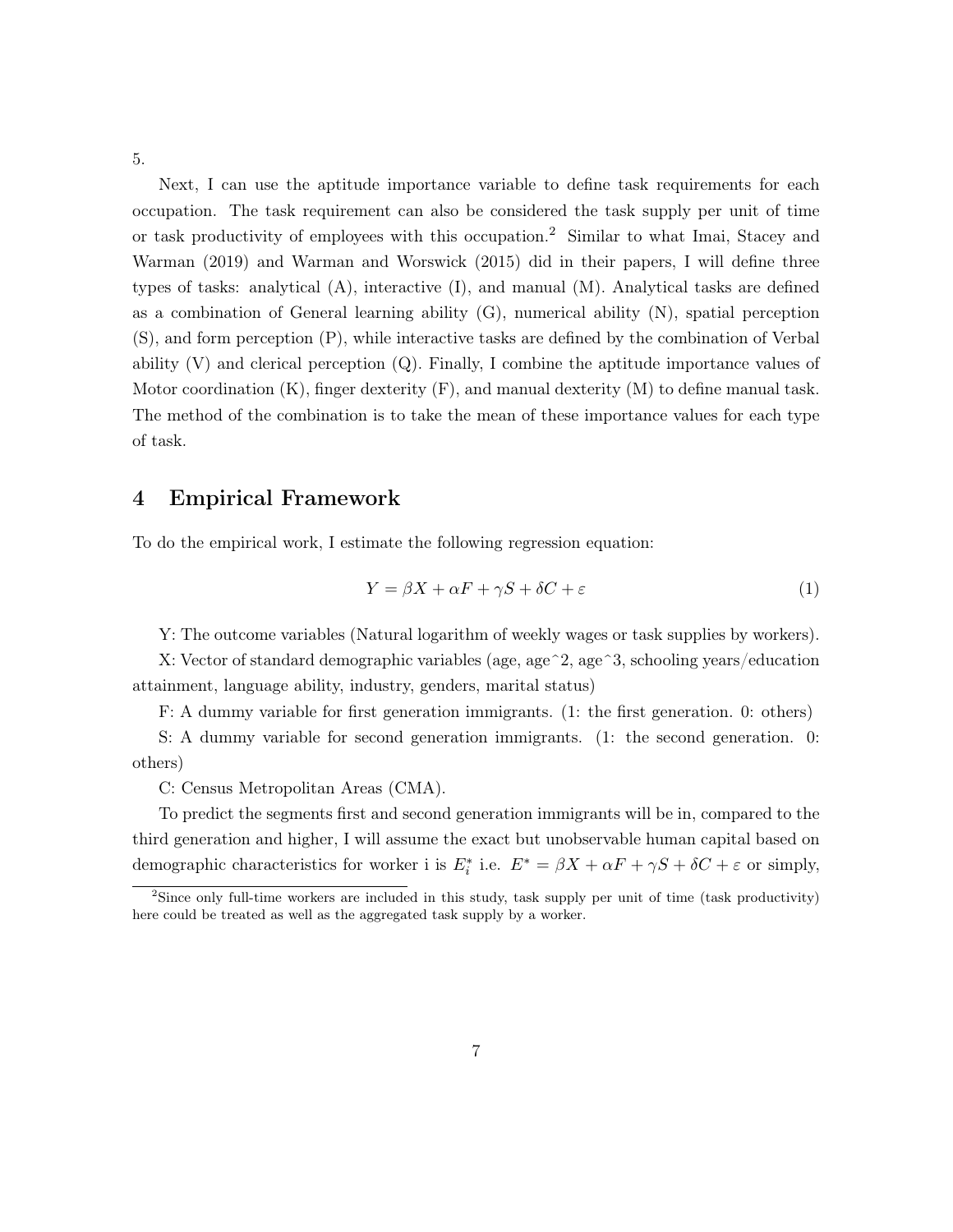$E^* = Zw + \varepsilon$ . Then, we will have

$$
Seg_i = \begin{cases} 1 & if \ E_i^* \leq \theta_1 \\ 2 & if \ \theta_1 < E_i^* \leq \theta_2 \\ 3 & if \ E_i^* > \theta_2 \end{cases} \tag{2}
$$

Here, "seg" represents job segments. " $seg=1$ " represents the secondary segment while "2" means primary segment, lower tier, and "3" means primary segment, upper tier. "Z" is the combination matrix of all the independent variables on the RHS.

## 5 Empirical Results

## 5.1 Earnings

In this part, I estimate the following equation:

$$
ln w = \beta X + \alpha F + \gamma S + \delta C + \varepsilon \tag{3}
$$

Where "lnw" represents the natural logarithm of the employee's weekly wage.

The regression estimates presented in Table 1 briefly outline any noticeable differences in weekly wages between the three immigrant generations when controlling for language skill and education in two census years. The base group in each regression consists of third and higher generation immigrants. In this table, there are two columns of results for each year. One controls for observations' educational attainment, while the other does not. In 1970, immigrants in Canada were still overwhelmingly from European, as this year is considered the start of the fifth wave of immigration in Canada. At first glance, it appears that the two columns for this year give us two different results. When education is not controlled for, first generation immigrants look not very different from third and higher generation immigrants, in terms of weekly earnings. The second generation has 3% higher weekly wages than third generation immigrants. Limited proficiency in an official language also leads to a significant reduction in the weekly wage. However, after I control for years of schooling, things turn out to be different. First generation immigrants tend to have a weekly wage 2.2% lower than the third generation. The second generation does not have a very different weekly wage from third generation immigrants (only 1.1% higher) when education is controlled for. The effect of the weakness of language skill on earnings is also weakened when I control for education. The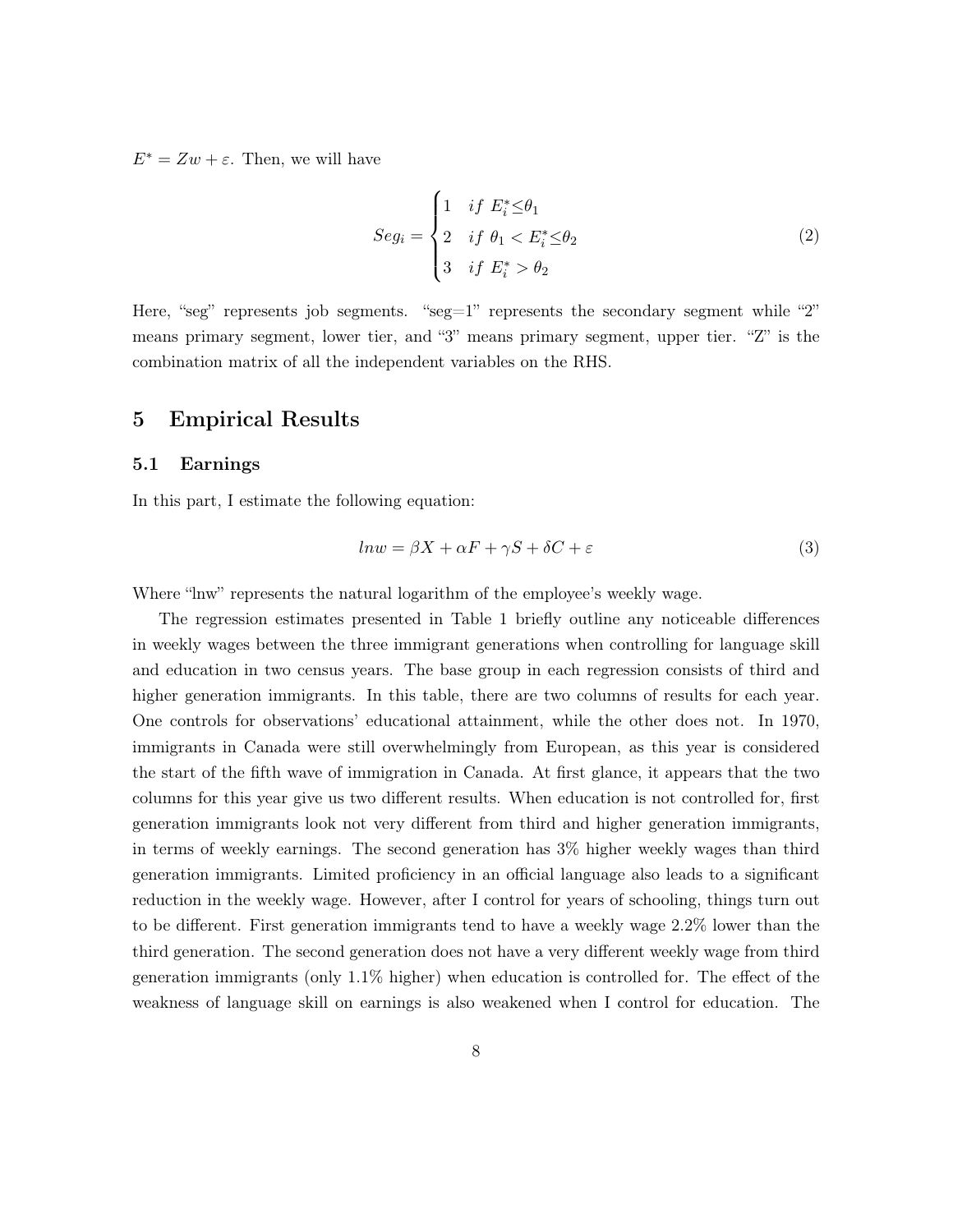coefficients on the gender and marital status variables are not affected very much by adding years of schooling to the regression. Female workers tend to earn a lower weekly wage while married workers tend to earn more.

The results suggest that, in 1970, the higher weekly wages of first and second generation immigrants is driven by their higher educational attainment, compared to third generation immigrants. After I control for years of education, first generation immigrants tend to earn a lower weekly wage than third generation immigrants, while second generation immigrants have a similar weekly wage as third generation immigrants. In addition, the lack of official language ability might also result from lower education attainment.

The third and fourth columns in the table present the results for the year 2015. In this year, Canada had been experiencing the fifth immigration wave for more than four decades. More and more immigrants from South Asia, China and the Caribbean were coming to Canada during those years. Because of the points-based immigration system, most immigrants have high educational attainment and a "not bad" Canadian official language ability. Therefore, in the year 2015, things look different from the year 1971. Without controlling for education, first generation immigrants appear to have 6.3% lower weekly wages and second generation immigrants have 2.7% higher wages, compared to third generation immigrants. Controlling for education, the wage gap between first generation immigrants and third generation immigrants widens to 11.5%. However, the wage gap between second generation immigrants and third generation narrows. The weekly wage of second generation immigrants is merely 0.9 percent higher than that of the third generation, controlling for educational attainment. The coefficients on the other three control variables are not affected by controlling for education quite as much.

In 2015, the majority of immigrants in the Canadian labor market were from China, India, South Asia, and other developing countries. First and second generation immigrants appear to benefit from higher educational attainment, compared to the third generation. Controlling for education in the regression, first generation immigrants have an even bigger wage gap relative to the third generation. Meanwhile, second immigrants have earnings quite close to third generation immigrants when they have the same educational attainment. This might be evidence for the assumption that, second generation immigrants are more educated on average than natives (third and higher generation immigrants) in the Canadian labor market in recent years, which is claimed in many places.

These regression results lead to several conclusions about the economic performance of first and second generation immigrants in the Canadian labor market. First, since many recent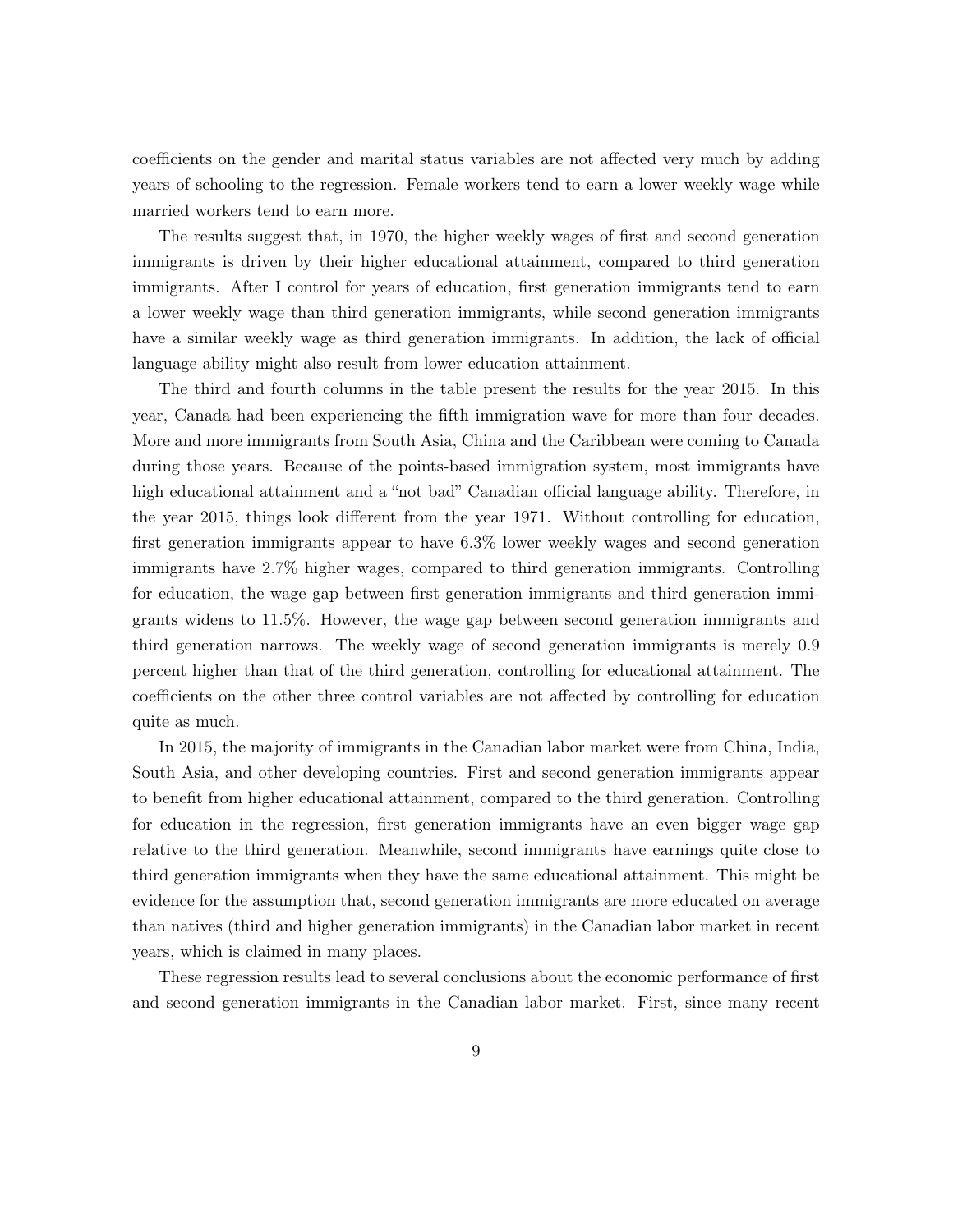immigrants to Canada are from South Asia, China, Caribbean, and similar countries, the difference between the weekly earnings of the first generation and natives appears to be much wider in 2015 than in 1970. However, wage differences between second generation immigrants and natives are quite similar in these two census years, whether or not I control for education. In both years, second generation immigrants appear to obtain a higher wage through higher education attainment. When I control for education in the regressions, the difference between the second and third generations becomes very tiny but still positive. In 2015, official language ability plays a more important role in earnings. Finally, the gender pay gap is much smaller in 2015 than 1970, which might suggest a lessening of gender discrimination in the Canadian labor market.

### 5.2 Task Supplies

To study differences in task supplies of first and second generation immigrants, I will estimate the following empirical model:

$$
T = \beta X + \alpha F + \gamma S + \delta C + \varepsilon \tag{4}
$$

Here, T represents the task supplies which is A (analytical), I (interactive), and M (manual).

Table 2 presents results from twelve regressions. These results display differences in the three task supplies (analytical, interactive and manual) between three generations of immigrants in two census years. The differences between the two columns of results for each task supply in each census year is whether industry fixed effects are included in the regression. Each regression includes a control for education. In 1970, the results do not change much with the inclusion of industry fixed effects. In 1970, both first and second generation immigrants supply significantly more analytical tasks than third generation immigrants, although the difference is small. The difference between second and third generation immigrants (0.3%) is not as big as that between the first and third generations (around 0.7%). However, when looking at the supplies of interactive and manual tasks, first and second generation immigrants give the opposite result. Compared to third and higher generation immigrants, first generation immigrants supply fewer interactive tasks but more manual tasks, while second generation immigrants tend to supply more interactive tasks but somewhat fewer manual tasks.

As in 1970, industry dummies do not play an important role in the regressions for the year 2015. Different from 1970, first generation immigrants appear to supply fewer analytical and interactive tasks but more manual tasks than the third generation. Conversely, second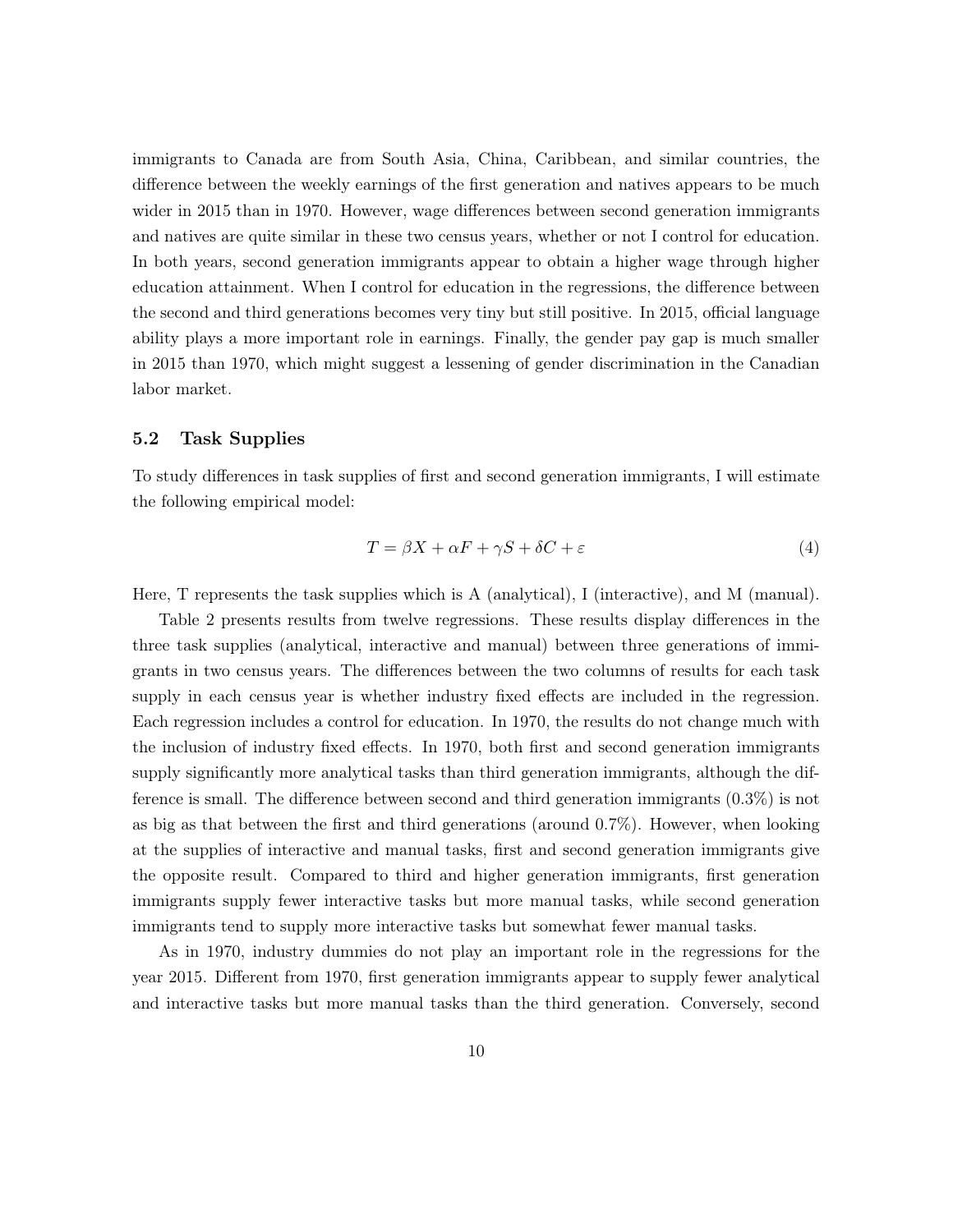generation immigrants supply more analytical and interactive tasks but fewer manual tasks than the third generation with the baseline being the third generation or more.

Based on the results in this section, if we link wage differences between natives and immigrants to task supply differences, we can draw some interesting conclusions. The wage gap between first generation immigrants and natives is smaller in 1970 than that in 2015. In fact, in 1970, first generations earned more than natives before controlling for education. This may be the result of different immigration source countries and different task supplies from first generation immigrants in these two years. In addition, first generation immigrants and natives could receive different returns to their task supplies when working, which might lead to a lessening of the earnings gap as well. Task supply performance is similar between second generation immigrants in 1970 and 2015, which might partly explain the similarity in the earnings of the second generation and natives in these two years.

### 5.3 Blinder-Oaxaca Decomposition

In this section, I explore the effect of task supplies on the average earnings gap between the two generations of immigrants and natives. I will apply a decomposition method to do this. Many previous studies use a similar methodology to study systematic differences in labor market outcomes by group (sex, race, and so on). The procedure is known in the literature as the Blinder-Oaxaca decomposition (Blinder (1973); Oaxaca (1973)). It divides the wage differential between two groups into a part that is "explained" by group differences in productivity characteristics, such as education or work experience, and a residual part that cannot be explained by such differences. This "unexplained" part is often used as a measure for discrimination, but it also subsumes the effects of group differences in unobserved characteristics. Most applications of the technique can be found in the labor market and discrimination literature (for meta studies, see, e.g., Stanley and Jarrell (1998) or Weichselbaumer and Winter-Ebmer (2005)). However, the method can also be useful in my study. I will apply a threefold decomposition method, which I will describe in detail below.

#### 5.3.1 Methods and Formulas

Given two groups, 1 and 2; outcomes of these two groups,  $Y_1$  and  $Y_2$ ; and a combination of predictors. In my study, these two groups are either first generation immigrants and natives or second generation immigrants and natives. Outcomes are (log) weekly wages of natives, first generation immigrants, and second generation immigrants, and are denoted  $w_n$ ,  $w_f$ , and  $w_s$ ,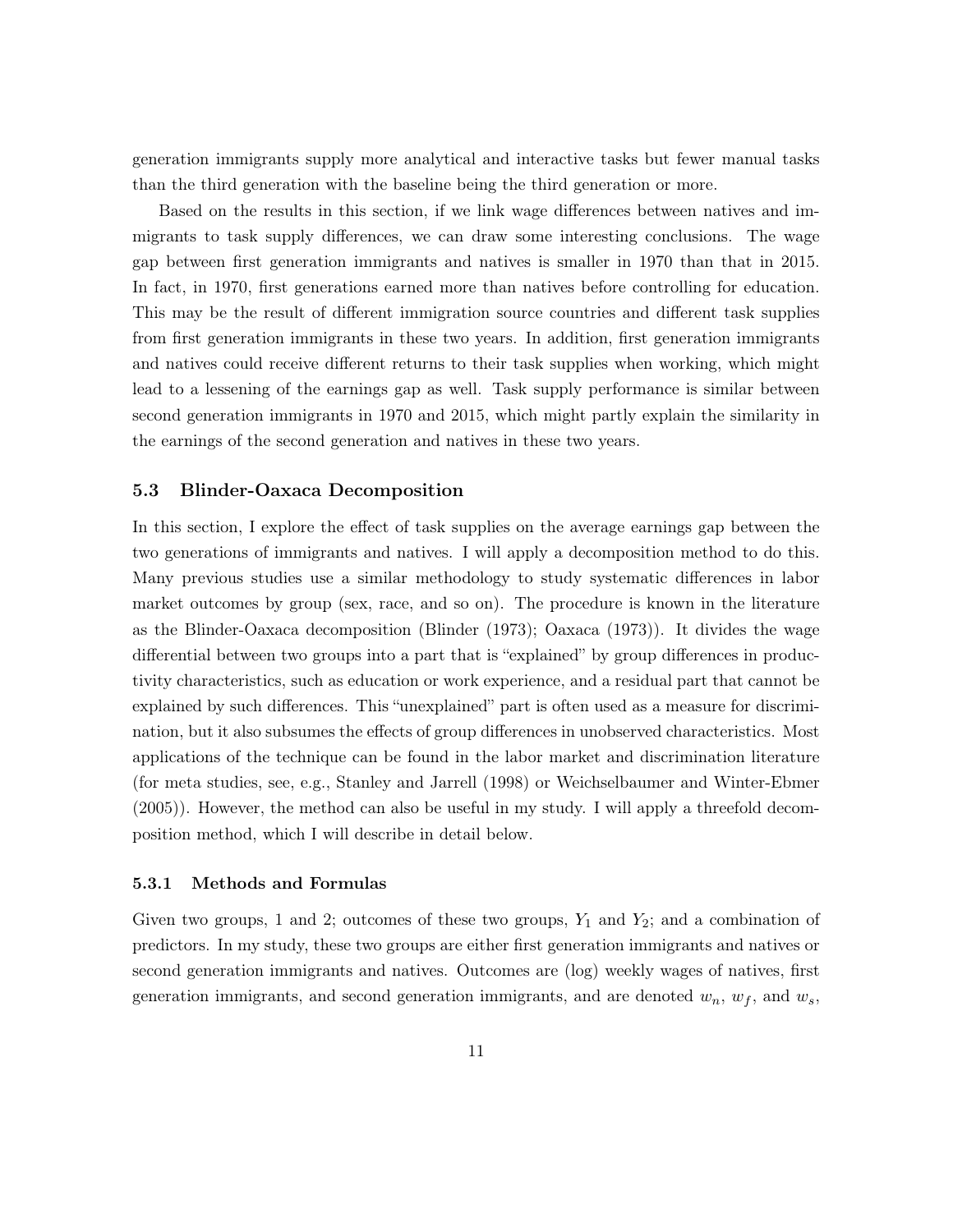respectively. Task productivity variables and demographic characteristics such as age, female, education and so on are predictors.

Now, I can derive the the mean outcome difference as

$$
R = E(Y_1) - E(Y_2)
$$

$$
= E(w_i) - E(w_n)
$$

Where  $i \in (f,s)$ , n=natives, f=the first generation immigrants, s=the second generation immigrants, and w is log weekly wages.

Now, I assume

$$
w_i = X_i' \beta_i + \varepsilon_i \tag{5}
$$

Where  $i=n,f,s; X$  is a matrix of independent variables including task variables and the independent variables in Equation (4). I can derive the native-first generation immigrant wage gap (see Winsborough and Dickinson (1971); Jones and Kelley (1984); and Daymont and Andrisani (1984)) which is

$$
R_1 = E(w_f) - E(w_n) = \underbrace{\{E(X_f) - E(X_n)\}' \beta_n}_{endownents} + \underbrace{E(X_n)'(\beta_f - \beta_n)}_{coefficients} + \underbrace{\{E(X_f) - E(X_n)\}'(\beta_f - \beta_n)}_{interactions}
$$
\n
$$
(6)
$$

This is a "threefold" decomposition; that is, the outcome difference is divided into three components: endowments effects, coefficients effects, and interactions effects. Since in this paper, I just want to study the effects of the task supply productivity on the wage differences, Equation (6) could be rewritten as

$$
R_1 = E(w_f) - E(w_n) = \underbrace{\{E(T_f) - E(T_n)\}' \eta_n}_{endownents} + \underbrace{E(T_n)'(\eta_f - \eta_n)}_{coefficients} + \underbrace{\{E(T_f) - E(T_n)\}'(\eta_f - \eta_n)}_{interactions} + v
$$
\n(7)

Where T is a matrix of of task shares (analytical, interactive, manual),  $\eta$  is a matrix of coefficients on the task shares, and  $v$  contains the terms in the decomposition associated with variables other than task supplies. Using the same method, I can decompose the native-second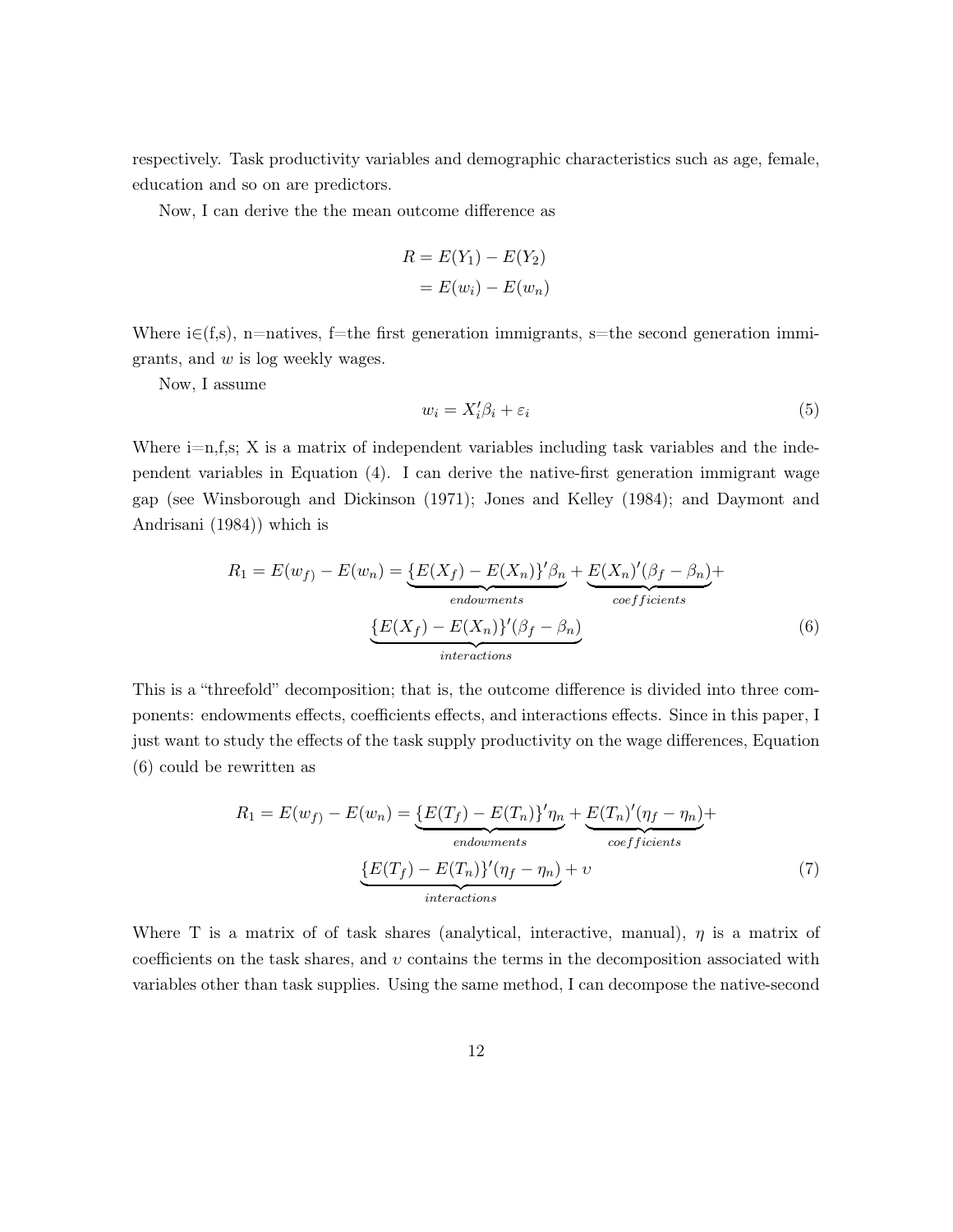generation immigrant wage gap as

$$
R_2 = E(w_s) - E(w_n) = \underbrace{\{E(T_s) - E(T_n)\}' \eta_n}_{endownents} + \underbrace{E(T_n)'\eta_s - \eta_n}_{coefficients} + \underbrace{\{E(T_s) - E(T_n)\}' (\eta_s - \eta_n)}_{interactions} + v
$$
\n
$$
(8)
$$

I use Stata to obtain the Blinder-Oaxaca decomposition results (see Jan (2008)).

Table 3 presents results for model (3.5). All the regressions control for both education and industry fixed effects. From this table, we can see that the three task supplies have similar effects on earnings for all three types of employees in both census years. Supplying more analytical and interactive tasks benefits employees' weekly wages, while manual task supply hurts them. This finding matches my prediction that analytical and interactive task supply is rewarded while manual task supply is "punished" in the Canadian labor market. Naturally, there are some differences in effects of task supply in these two years. In 2015, the increase in the weekly wage driven by a 1% increase in analytical task supply from all the three types of employees is larger than it is in 1970. Furthermore, the returns to interactive task supply are smaller in 2015. Finally, the negative effect of manual task supply on wages become even larger in 2015, compared to 1970. Similar to what we saw in Table 3, the lack of official language ability hurts weekly earnings even more in 2015, and the gender wage gap shrinks at the same time.

As showed by equations (7) & (8), I will use the different returns to tasks, different task supplies per unit of time, and their interactions to decompose the weekly wage gap between natives (the third generation or more) and first and second generation immigrants.

Table 4 presents results for the Blinder-Oaxaca decomposition. Panel A gives the amount of the wage gap explained by differences in task supply, while Panel B shows the amount of the wage gap explained by the different returns to tasks. First of all, I will focus on the year 1971. In 1970, on average, both first and second generation immigrants earn a statistically significantly larger weekly wage than natives (the third generation or more). First generation immigrants earn 8.9% more per week than natives, while the second generation earns 10.9% more. Based on the results in Table 3, in 1970, both generations of immigrants have advantages in the return to analytical and interactive tasks. However, the penalty from manual task productivity is the largest for secondary generation immigrants and smallest for first generation immigrants. In Panel B of Table 4, we can see that the higher return to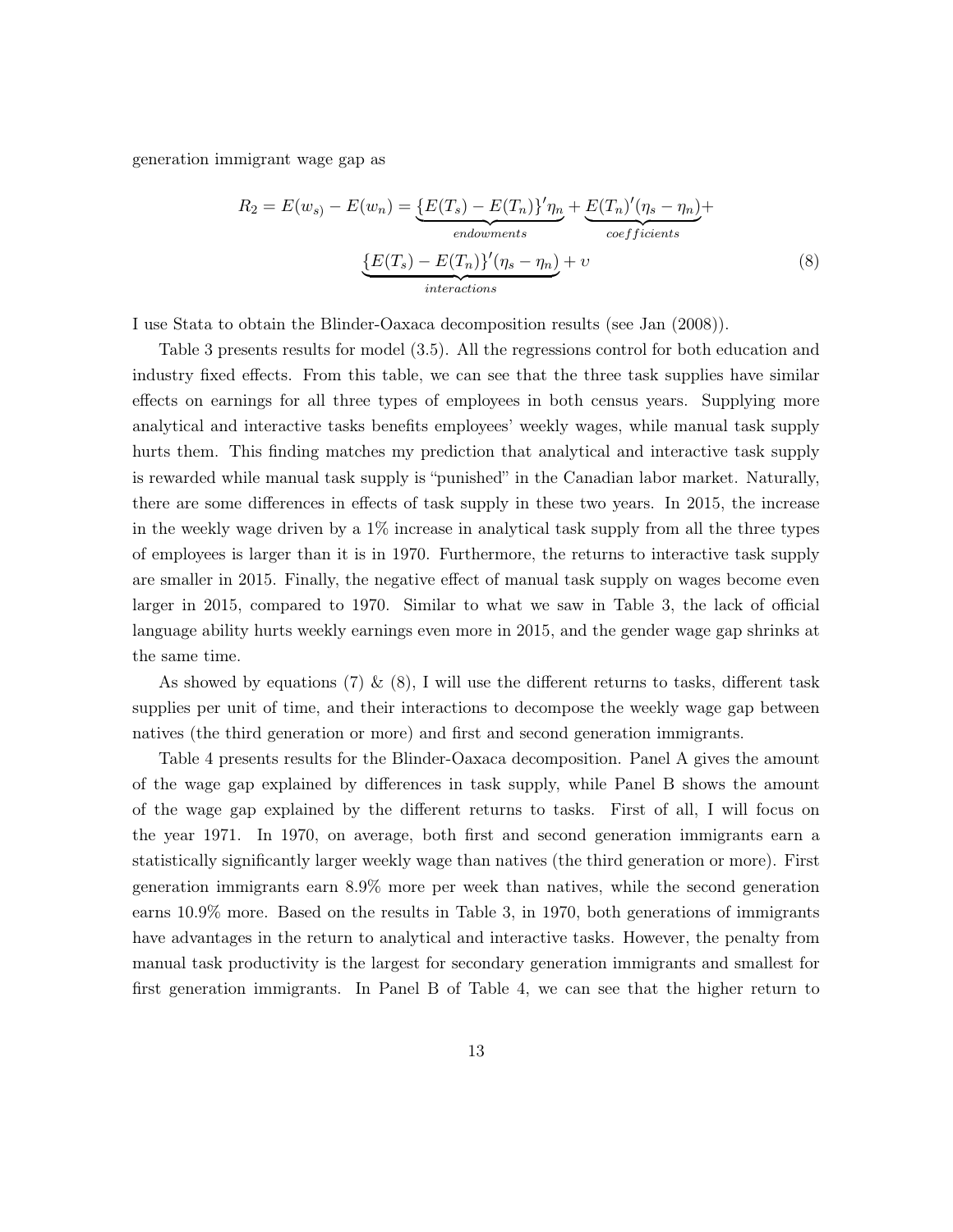interactive task supply generates a (significant) 3.7% widening of the wage gap between first generation immigrants and natives. The returns to analytical and manual task supply of first generation immigrants tend to widen the wage gap insignificantly. From Panel A, the amounts of the wage gap explained by different task supplies are all statistically significant but very tiny, which is very similar to the results given by the interactions in Panel C.

Turning to the wage gap between natives and second generation immigrants, we can see that the biggest effect on the wage gap is also from the higher return to interactive task supply of second generation immigrants, which leads to a 6.2% widening in the gap. The higher return to second generation immigrants' analytical task supply leads to a (significant) 1.3% increase in the wage gap, while the larger penalty from manual task supply significantly reduces the wage gap by 2%. Meanwhile, similar to the native-first generation immigrant wage gap, the endowments and interaction effects are both small in comparison to the overall wage difference between second generation immigrants and natives.

The third and fourth columns of Table 4 present results for 2015. Here, things look a little different. The mean weekly wage of first generation immigrants is 2.2% lower than natives (the third generation or more), but the weekly earnings of second generation immigrants are 9.3% higher than those of natives. Both differences are statistically significant. From Table 4, in 2015, natives have a significant advantage over first generation immigrants in the supply of analytical and interactive tasks, controlling for educational attainment and industry fixed effects. Naturally, if we assume a diminishing marginal return in the production process, we would predict a significantly lower return to natives' analytical and interactive task supply compared with a first generation immigrant with the same demographic characteristics. In Table 4, we can see that higher the returns to analytical and interactive tasks for first generation immigrants leads to a significant 3.5% and 4.9% narrowing in the weekly wage gap with natives. The larger wage penalty from manual task supply widens the wage gap by 0.8%, which is statistically insignificant.

The effects of the endowments and interactions are relatively small again. Generally, if I do not control for education and industry fixed effects, first generation immigrants tend to supply more analytical and interactive tasks than natives, which in fact narrows the weekly wage gap between natives and first generation immigrants. Therefore, the smaller mean weekly wage earned by first generation immigrants is driven by other factors such as a discrimination in the return to immigrants' educational attainment, compared with a similar native. However, foreign degrees being less valued is conjecture on my study, and it would be quantified in future work using the relevant census variable.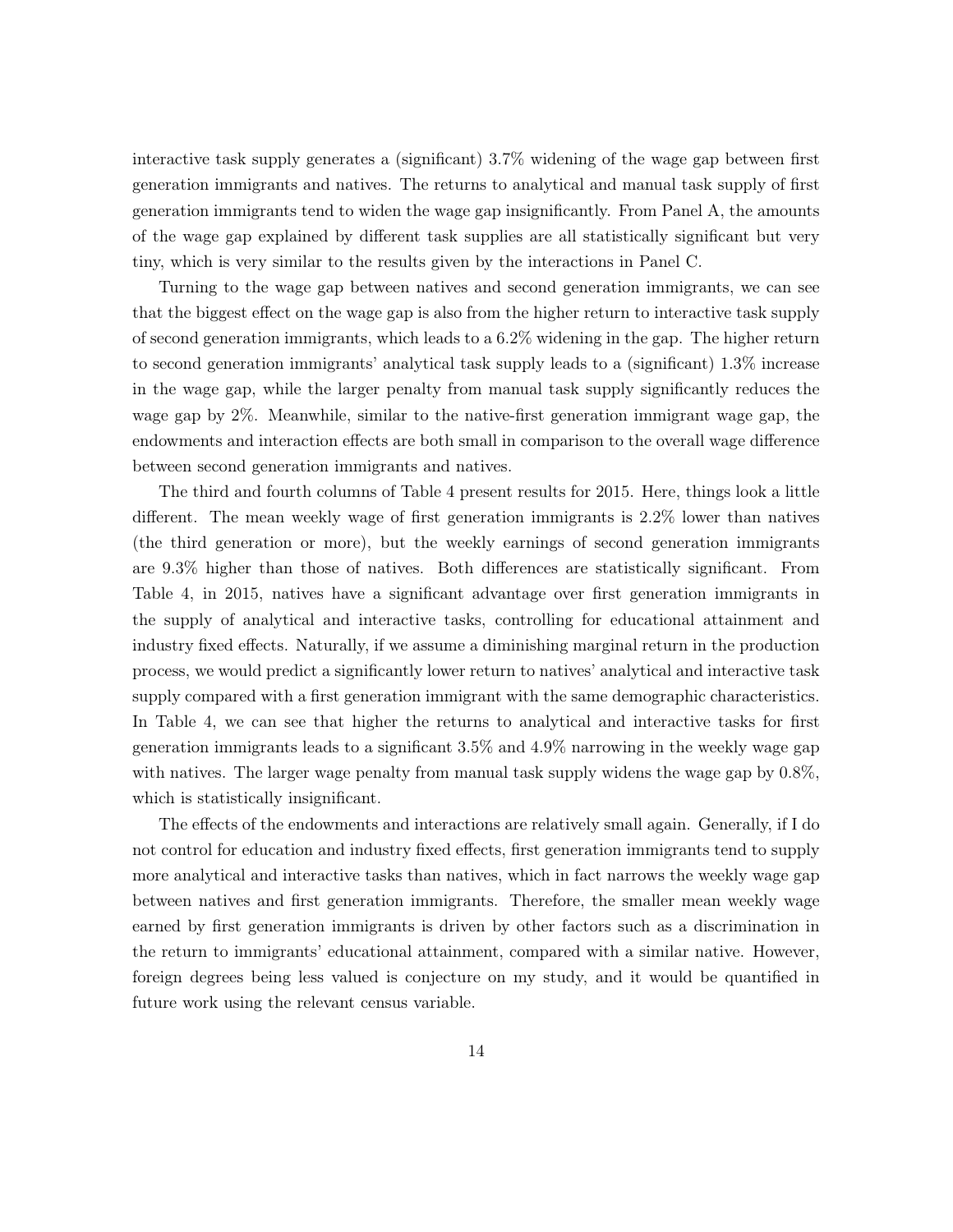Regarding the wage gap between natives and second generation immigrants in 2015, we can see that the most significant driver is the difference in the return to manual task supply, which narrows the gap by 3.3%. Meanwhile, most of the endowments and interactions effects are very small except the higher analytical task productivity of second generation immigrants which widens the wage gap by about 2%.

From this exercise, we can learn some things. First of all, immigrants seem to be more rewarded for "high skill" tasks than natives, and this has a significant effect on their relative earnings. Moreover, task provision and the return to task provision for both generations has not changed much from 1970 to 2015, even though their relative earnings have changed (especially first generation immigrants). So, this change in immigrants' relative earnings is not driven by the fact that immigrants are performing systematically different tasks, or being rewarded differently for tasks.

## 5.4 Segment Prediction

In this part, I will use ordered probit and ordered logit models to predict the labor market segments (primary upper tier, primary lower tier, and secondary segment) that first and second generation immigrants work in, using the third generation as the base group.

Probit and logit coefficients do not have a straightforward intuitive interpretation. So, I will present average marginal effects. I define

$$
P(seg_i = n|Z) = P(\theta_{n-1} < E_i^* < \theta_n)
$$
\n
$$
= P(\theta_{n-1} < w'Z_i + \varepsilon < \theta_n)
$$
\n
$$
= \Phi(\theta_n - w'Z_i) - \Phi(\theta_{n-1} - w'Z_i)
$$
\n
$$
= F(w'Z_i)
$$

Here, n=1, 2, 3. Marginal effect at point  $Z_i$  is  $\frac{\partial E[seg|Z]}{\partial Z}|_{Z=Z_i} = \frac{\partial F(w'Z)}{\partial Z}|_{Z=Z_i} = f(w'Z_i)w$ . Then, I define the average marginal effect of a variable  $x_k$  on being "seg n" as

$$
\frac{w_k}{N} \sum_{i=1}^{N} f_{seg=n}(w'Z_i)
$$
\n(9)

if  $x_k$  is continuous. If  $x_k$  is discrete, the average partial effect is the average of the discrete differences in the predicted probabilities.

Tables 5 and 6 present the estimated effect of immigrant status on labor market segmen-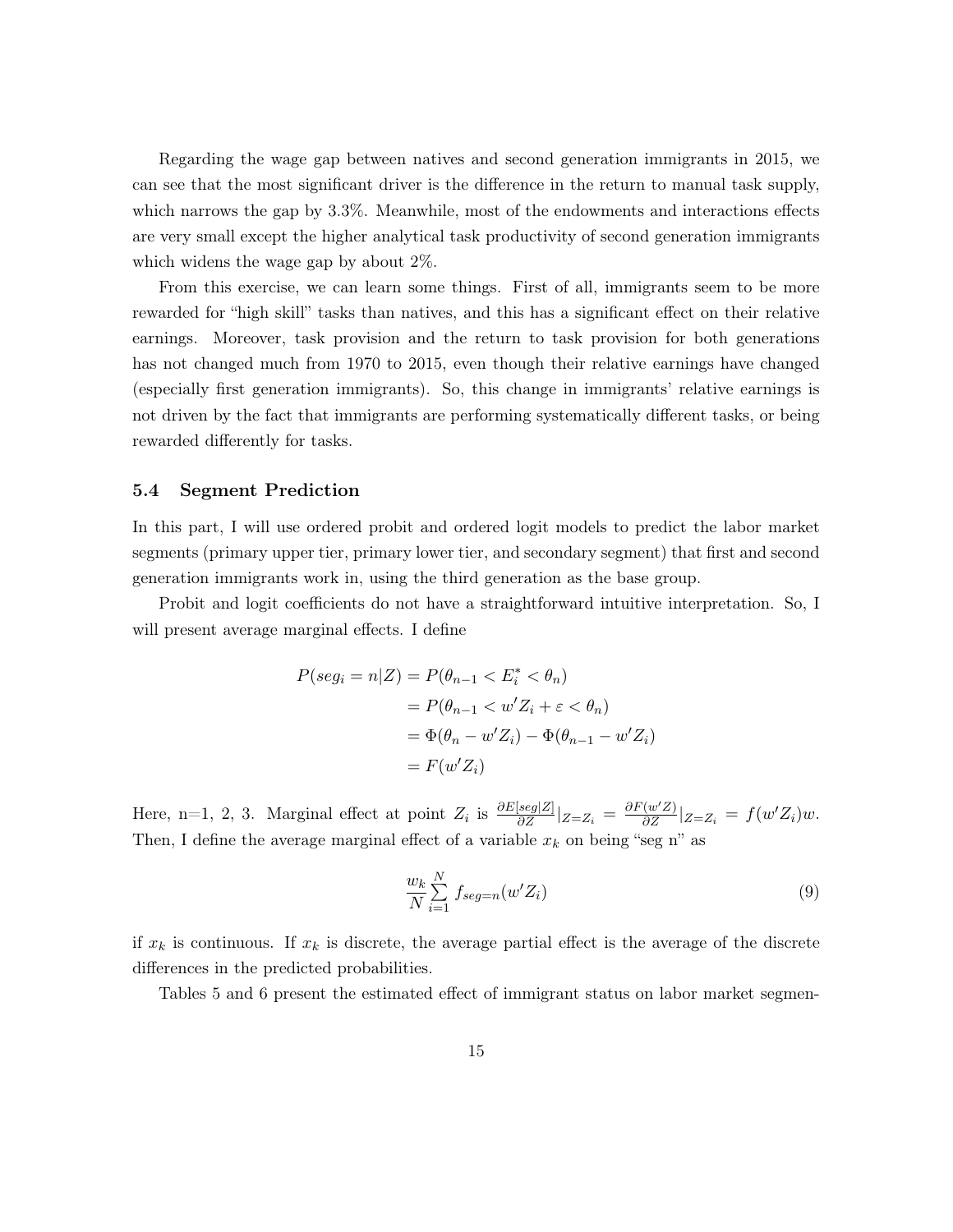tation. Table 5 applies the ordered probit estimation while Table 6 uses the ordered logit estimation. All the coefficients in these two tables are statistically significant at the 1% level, which indicates that the generation dummies do impact which segment an employee should be in both in the past and present. All the Chi square values of LR (likelihood-ratio) tests are quite large, which supports the importance of the immigrant generation to segmentation in the Canadian labor market as well. Generally, we can see that, whether or not we control or education in the regressions, first generation immigrants tend to work in lower segments while second generation immigrants tend to work in the higher ones, compared to natives (the third and more generation immigrants). However, these two tables only give us a sense of the sign of the effect of immigrant status on segmentation. To understand the magnitude of the impact, I will derive average marginal effects.

#### 5.4.1 Average Marginal Effects on Immigrants' Segmentation

Tables 7 & 8 present average marginal effects (AME) of immigrant status on segmentation based on the ordered probit and logit estimates presented above.

Table 7 presents results based on ordered probit estimates. Taking a look at the results for the year 1971, with natives as the baseline, we can see that controlling for education does not impact the AME of being a first generation immigrant very much, while the impact of being a second generation immigrant appears to be more significant. After I control for education in the probit model, the effects of being a second generation immigrant tend to be smaller. Based on these results, being a first generation immigrant leads to a 2% reduction in the probability of working in the upper tier segment, a 0.9% increase in the likelihood of working in the lower tier, and a 1.2% increase in the probability of being a secondary-segment worker. Before controlling for education in the probit model, second generation immigrants tend to be 1.7% more likely to be in the upper tier, 0.7% less likely to be in the lower tier, and 1% less likely to be in the secondary segment, compared with the third and higher generation immigrants. When I control for workers' education, all these segmentation differences become quite a bit smaller, but the signs remain the same.

In the results for the year 2016, the education control has a larger effect on the first generation immigrants' segmentation tendency. After I control for educational attainment, the relative tendency of a first generation immigrant to be in the upper tier is decreased from -1.4% to -4.3%, while the relative tendency to be in the lower tier and secondary segment is increased from 0.6% and 0.8% to 1.8% and 2.5%, respectively. Similar to 1971, before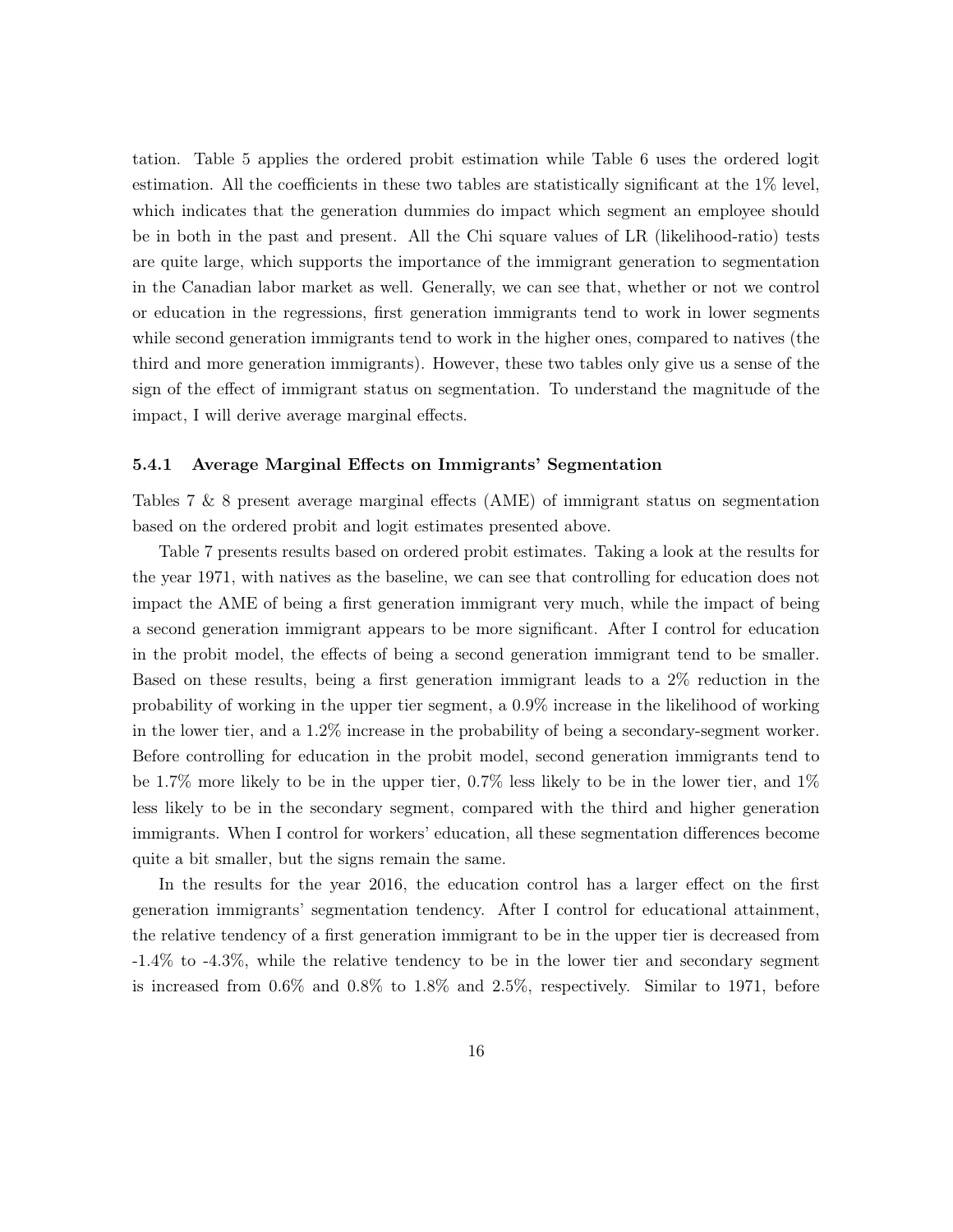controlling for education in the probit model, second generation immigrants tend to be 2.4% more likely to be in the upper tier, 1% less likely to be in the lower tier, and 1.4% less likely to be in the secondary segment, compared with third and higher generation immigrants. After I control for workers' education, all these segmentation differences shrink in magnitude, but the signs stay the same. These findings are consistent with those in the wage difference study that both of the two generations of immigrants benefit from their higher educational attainments when compared to the third generation. Table 8 gives a similar estimation as Table 7 with ordered logit models instead of ordered probit models. All the values in this table are quite close to Table 7, which support the comments I gave in last paragraph.

From the exercise in this subsection, here are some key points I learn. First, segmentation results look "worse" for first generation immigrants than the wage results did. It looks like first generation immigrants are "boxed out" of the upper tier – they earn more than natives in 1970, but are still less likely to work in the upper tier, which is interesting. Moreover, first generation immigrants do a lot worse conditional on years of education in 2015 than 1970. They are much less likely to work in the upper tier conditional on educational attainment. This is consistent with the discrimination against those with a foreign educational background story that mentioned in this study.

## 6 Conclusion

In this paper, I examined how first and second generation immigrants behave differently from natives, which is shorthand for third generation immigrants or higher, in many aspects of the Canadian labor market. I use data from two census years, 1971 and 2016, because 1970 is considered to be start of the fifth immigration wave in Canada, and 2016 is the most recent Canadian census year. Using these data, I explore differences in earnings, task supply, and segmentation between the two generations of immigrants and natives.

I find that first generation immigrants perform differently from natives in terms of weekly earnings and task supplies. First of all, there has been a decline in the performance of first generation immigrants over time, especially conditional on educational attainment. This is apparent in both earnings and labor market segments. Secondly, second generation immigrants have not changed quite much (in terms of relative performance) from 1970 to 2015. They seem to do better than natives because they are more educated on average. Lastly, the change in immigrants' fortunes cannot be explained by the fact that the tasks they perform in the labor market have changed, or that they are rewarded differently for performing certain tasks.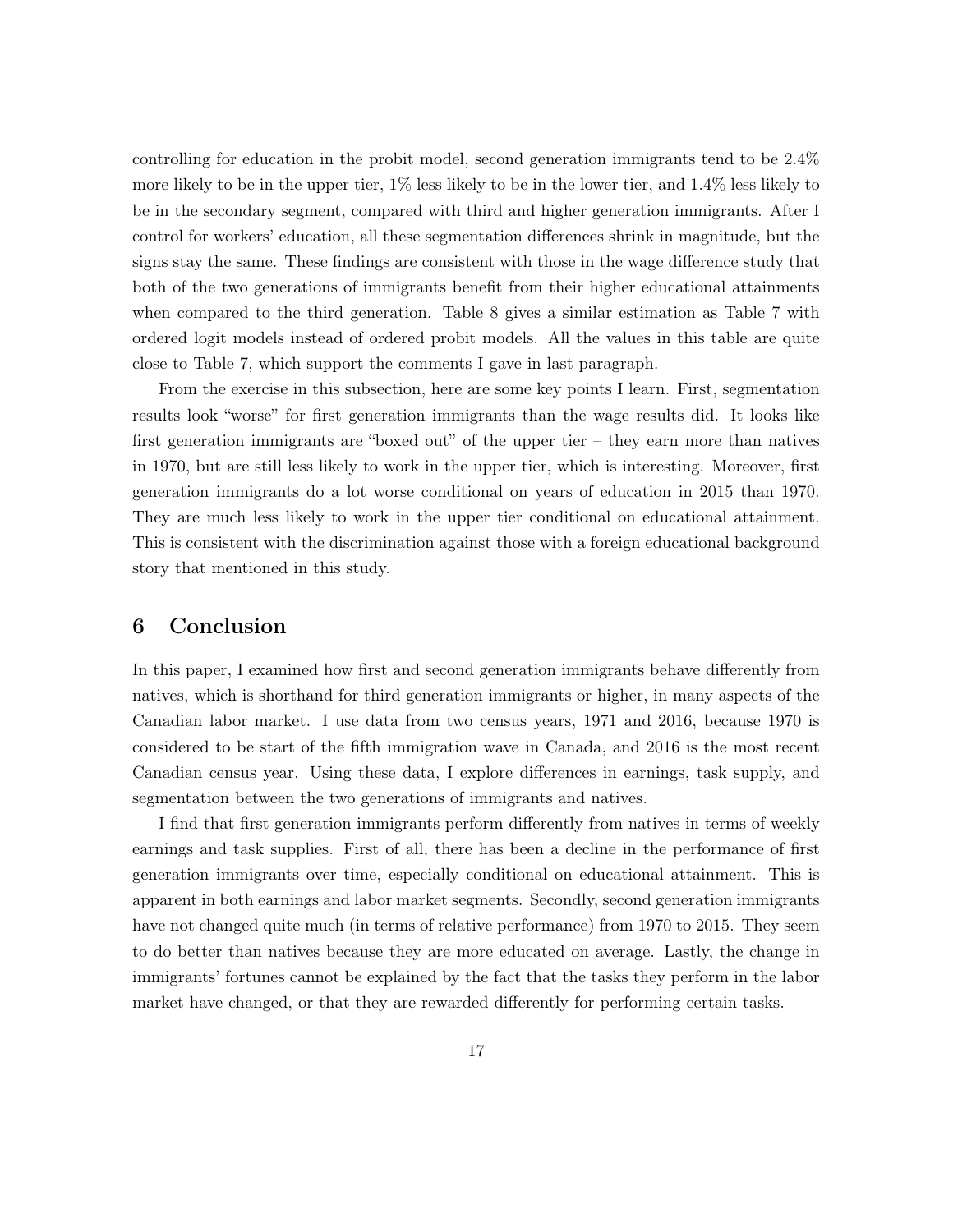## References

- [1] Aydemir A, Sweetman A. First and second generation immigrant educational attainment and labor market outcomes: A comparison of the United States and Canada [J]. Research in labor economics, 2007, 27: 215-270.
- [2] Baker, Michael and Dwayne Benjamin. The Performance of Immigrants in the Canadian Labor Market. Journal of Labor Economics, Vol. 12, No. 3. (Jul. 1994), pp. 369-405.
- [3] Black, Sandra E., Paul J. Devereux and Kjell G. Salvanes. Why the Apple Doesn't Fall Far: Understanding Intergenerational Transmission of Human Capital. American Economic Review, Vol. 95(1), (Mar. 2005), pp. 437-449.
- [4] Blinder, A. S. 1973. Wage discimination: Reduced form and structural estimates. Journal of Human Resources 8: 436–455.
- [5] Bloom, David E., Gilles Grenier and Morley Gunderson. The Changing Labour Market Position of Canadian Immigrants. The Canadian Journal of Economics / Revue canadienne d'Economique, Vol. 28, No. 4b. (Nov. 1995), pp. 987-1005.
- [6] Borjas, George J. Immigration economics. Harvard University Press, 2014.
- [7] Borjas, George J. Assimilation, Changes in Cohort Quality, and the Earnings of Immigrants. Journal of Labor Economics, Vol. 3, No. 4. (Oct. 1985), pp. 463- 489.
- [8] Borjas, George J. The Intergenerational Mobility of Immigrants. Journal of Labor Economics, Vol. 11, No. 1, Part 1: Essays in Honor of Jacob Mincer. (Jan. 1993), pp. 113-135.
- [9] Carliner, Geoffrey. Wages, earnings and hours of first, second, and third generation American males. Economic Inquiry 18.1 (1980): 87-102.
- [10] Chiswick, Barry R. The effect of Americanization on the earnings of foreign-born men. Journal of Political Economy, Vol. 86, (1978), pp. 897-921.
- [11] Chiswick, Barry R. Differences in Education and Earnings Across Racial and Ethnic Groups: Tastes, Discrimination, and Investments in Child Quality. Quarterly Journal of Economics, Vol. 103, No. 3 (Aug. 1988), pp. 571-597.
- [12] Chiswick, Barry R. and Noyna DebBurman. Educational Attainment: Analysis by Immigrant Generation. IZA Discussion Paper No. 731, Vol. 23, Issue 4, (Feb. 2003).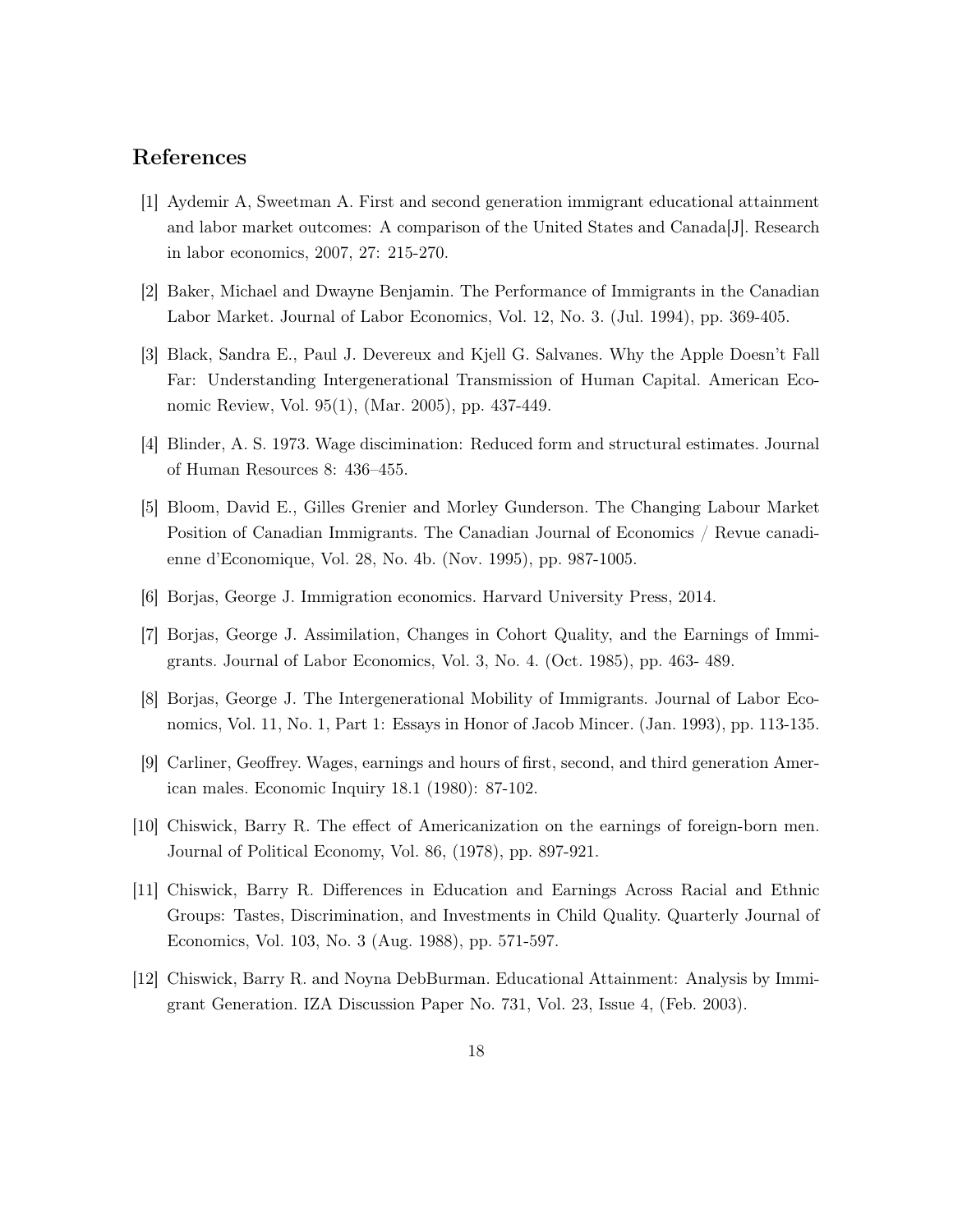- [13] Giovanni Peri and Chad Sparber (2009). Task Specialization, Immigration, and Wages. American Economic Journal: Applied Economics 2009, 1:3, 135-169.
- [14] Hum, Derek, and Wayne Simpson. Wage opportunities for visible minorities in Canada. Canadian Public Policy-Analyse de Politiques 25.3 (1999): 379-394.
- [15] Imai S, Stacey D, Warman C. From engineer to taxi driver? Language proficiency and the occupational skills of immigrants[J]. Canadian Journal of Economics/Revue canadienne d'économique, 2019, 52(3): 914-953.
- [16] Jann, Ben. The Blinder–Oaxaca decomposition for linear regression models. The Stata Journal 8.4 (2008): 453-479.
- [17] Lay, Clarry, and Thao Nguyen. The role of acculturation-related and acculturation nonspecific daily hassles: Vietnamese-Canadian students and psychological distress. Canadian Journal of Behavioural Science/Revue canadienne des sciences du comportement 30.3 (1998): 172.
- [18] Lay, Clarry, and Maykel Verkuyten. Ethnic identity and its relation to personal selfesteem: A comparison of Canadian-born and foreign-born Chinese adolescents. The Journal of Social Psychology 139.3 (1999): 288-299.
- [19] Oaxaca, R. 1973. Male–female wage differentials in urban labor markets. International Economic Review 14: 693–709.
- [20] Pawliuk, Nicole, et al. Acculturation style and psychological functioning in children of immigrants. American Journal of Orthopsychiatry 66.1 (1996): 111-121.
- [21] Pendakur, Krishna, and Ravi Pendakur. The colour of money: earnings differentials among ethnic groups in Canada. Canadian Journal of Economics (1998): 518-548.
- [22] Saldaña J J, Azuela L F. De amateurs a profesionales[J]. Las sociedades científicas en México en el siglo XIX. Quipu (Revista Latinoamericana de Historia de las Ciencias y la Tecnología), 1994, 11(2): 135-171.
- [23] Stanley, T. D., and S. B. Jarrell. 1998. Gender wage discrimination bias? A metaregression analysis. Journal of Human Resources 33: 947–973.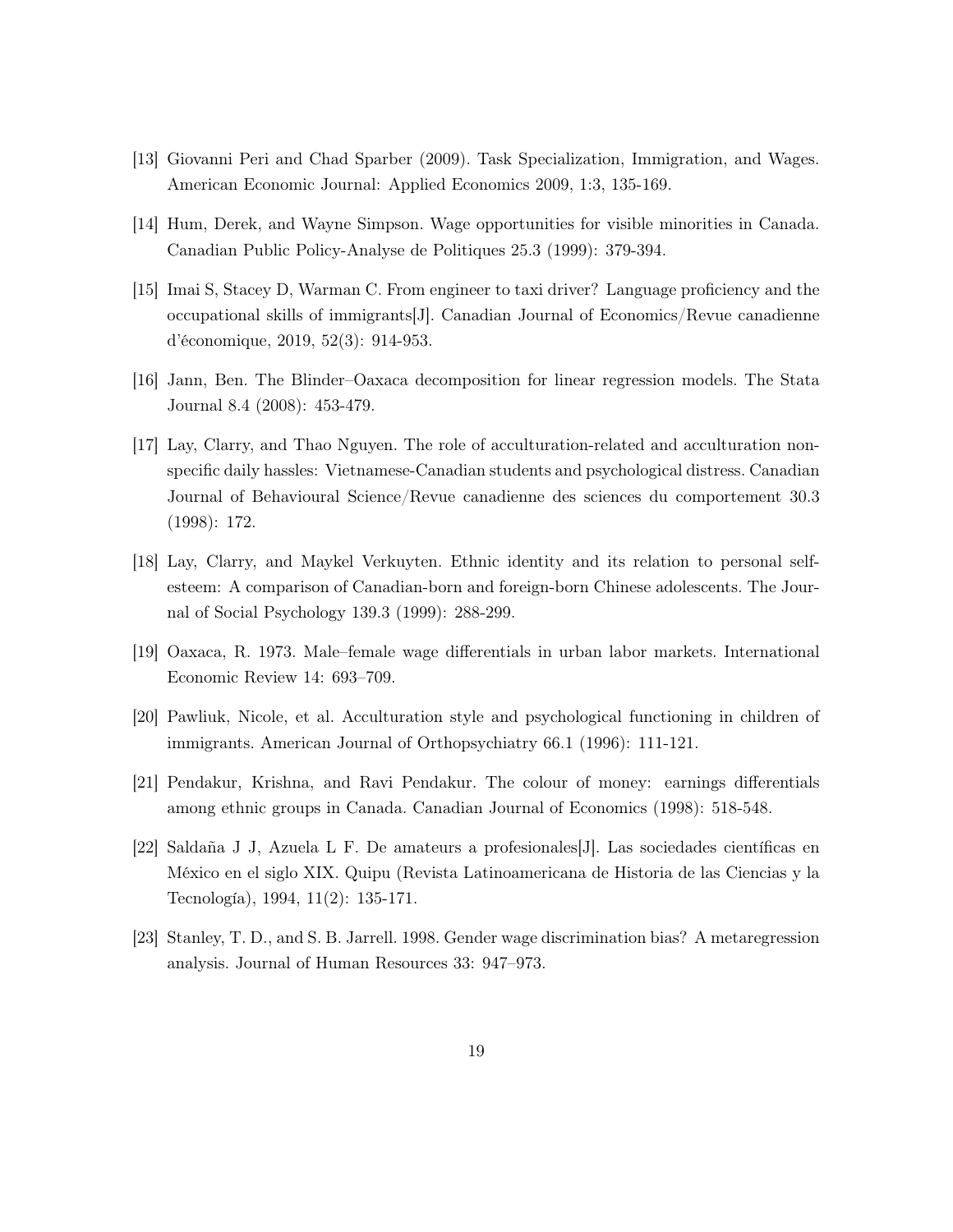- [24] Warman C, Worswick C. Technological change, occupational tasks and declining immigrant outcomes: Implications for earnings and income inequality in Canada[J]. Canadian Journal of Economics/Revue canadienne d'économique, 2015, 48(2): 736-772.
- [25] Warman C, Webb M D, Worswick C. Immigrant category of admission and the earnings of adults and children: how far does the apple fall?[J]. Journal of Population Economics, 2019, 32(1): 53-112.
- [26] Weichselbaumer, D., and R. Winter-Ebmer. 2005. A meta-analysis of the international gender wage gap. Journal of Economic Surveys 19: 479–511.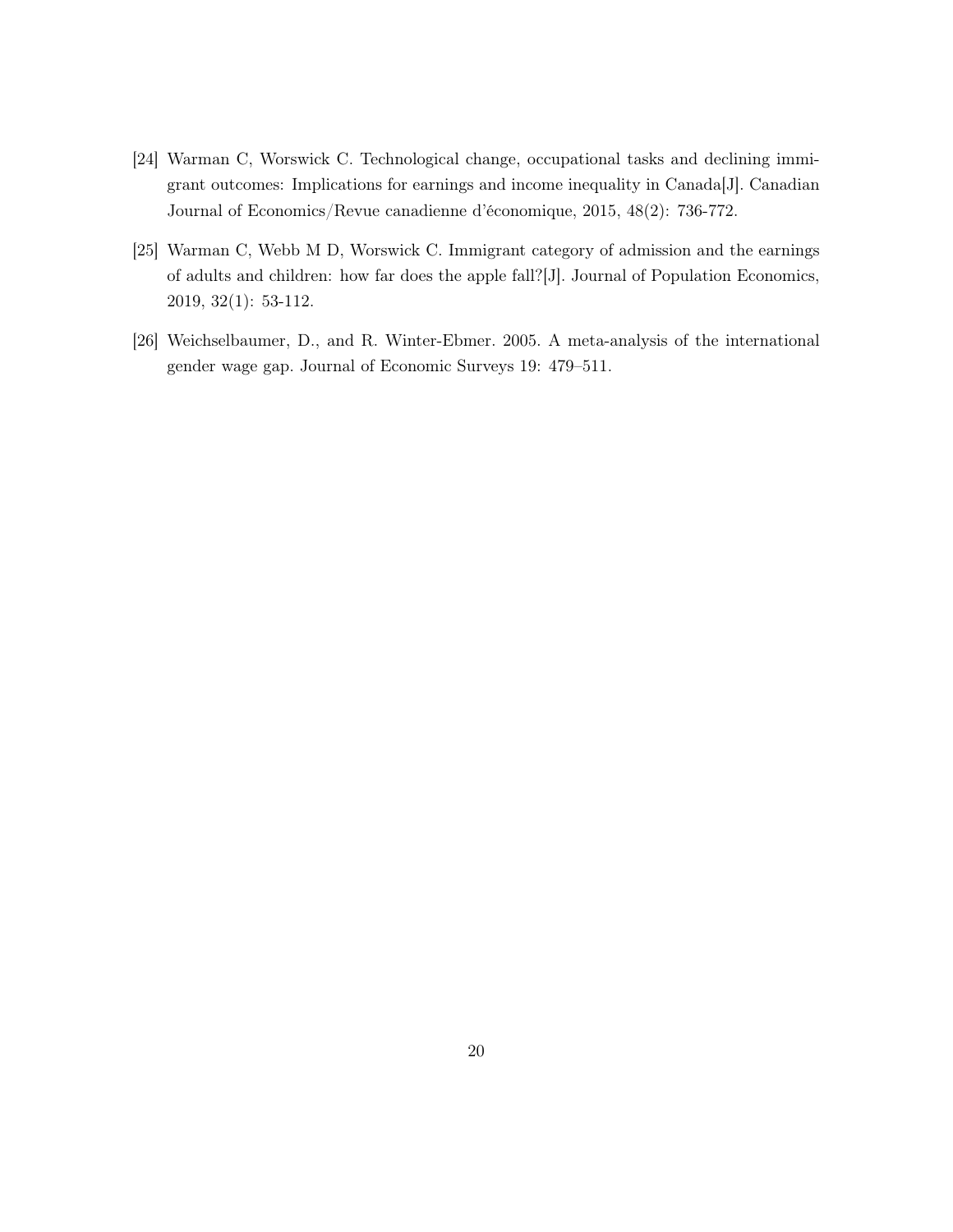## A tables

|                             |             | 1971        | 2016        |             |  |
|-----------------------------|-------------|-------------|-------------|-------------|--|
|                             |             | Ш           | V           | VI          |  |
| <b>First Generation</b>     | $0.013***$  | $-0.022***$ | $-0.063***$ | $-0.115***$ |  |
|                             | 0.001       | 0.001       | 0.002       | 0.002       |  |
|                             |             |             |             |             |  |
| <b>Second Generation</b>    | $0.028***$  | $0.011***$  | $0.027***$  | $0.009***$  |  |
|                             | 0.001       | 0.001       | 0.002       | 0.002       |  |
|                             |             |             |             |             |  |
| Non-official                | $-0.121***$ | $-0.020***$ | $-0.207***$ | $-0.209***$ |  |
| Language                    | 0.002       | 0.002       | 0.002       | 0.002       |  |
|                             | $-0.532***$ | $-0.511***$ | $-0.225***$ | $-0.211***$ |  |
| Female                      | 0.001       | 0.001       | 0.001       | 0.001       |  |
|                             |             |             |             |             |  |
|                             | $0.065***$  | $0.076***$  | $0.126***$  | $0.103***$  |  |
| <b>Married</b>              | 0.001       | 0.001       | 0.001       | 0.001       |  |
|                             |             |             |             |             |  |
| <b>Education Controlled</b> | NO.         | <b>YES</b>  | <b>NO</b>   | <b>YES</b>  |  |
|                             |             |             |             |             |  |
| obs                         | 1,583,380   | 1,583,380   | 1,872,670   | 1,872,670   |  |

Table 1: Estimates of log weekly wages by immigrant generation status

Note: Standard errors are given in italics. The baseline is the third generation immigrants and more. A person is a female when the variable "female" equals 1. A person is never married when the variable "marital" equals 0. \*: Statistically significant at the 10% level or lower. \*\*: Statistically significant at the 5% level or lower. \*\*\*: Statistically significant at the 1% level or lower.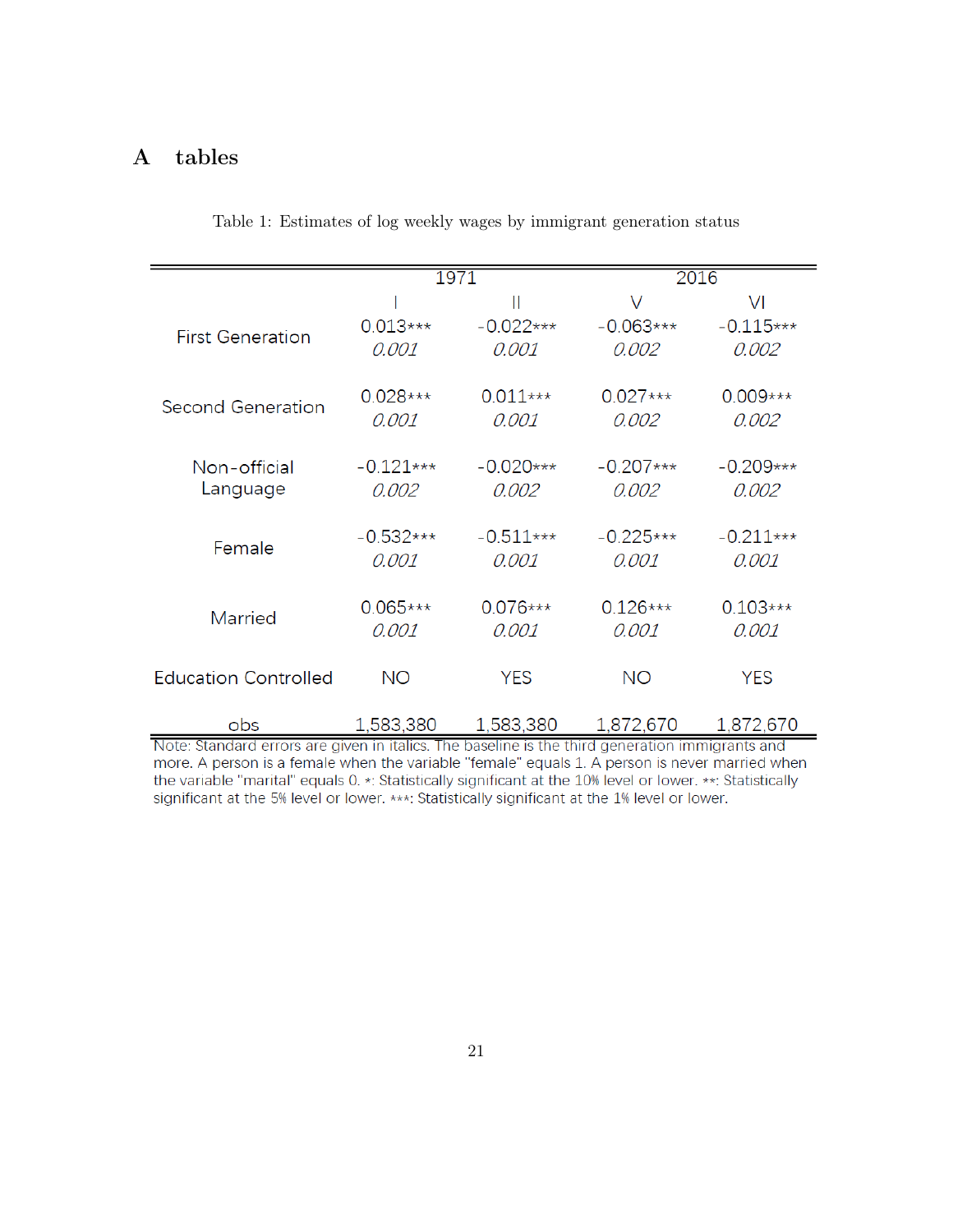|                            | 1971        |             | 2016        |             |  |
|----------------------------|-------------|-------------|-------------|-------------|--|
|                            | A           | A           | A           | A           |  |
|                            | $0.008***$  | $0.006***$  | $-0.019***$ | $-0.014***$ |  |
| <b>First Generation</b>    | 0.000       | 0.000       | 0.000       | 0.000       |  |
|                            |             |             |             |             |  |
| Second Generation          | $0.003***$  | $0.003***$  | $0.004***$  | $0.003***$  |  |
|                            | 0.000       | 0.000       | 0.000       | 0.000       |  |
|                            |             |             |             |             |  |
|                            | $-0.024***$ | $-0.015***$ | $-0.046***$ | $-0.033***$ |  |
| <b>First Generation</b>    | 0.000       | 0.000       | 0.000       | 0.000       |  |
|                            |             |             |             |             |  |
|                            | $0.011***$  | $0.010***$  | $0.010***$  | $0.006***$  |  |
| <b>Second Generation</b>   | 0.000       | 0.000       | 0.000       | 0.000       |  |
|                            |             |             |             |             |  |
|                            | M           | M           | M           | M           |  |
| <b>First Generation</b>    | $0.009***$  | $0.005***$  | $0.010***$  | $0.011***$  |  |
|                            | 0.000       | 0.000       | 0.000       | 0.000       |  |
|                            |             |             |             |             |  |
| <b>Second Generation</b>   | $-0.001***$ | $-0.001***$ | $-0.003***$ | $-0.002***$ |  |
|                            | 0.000       | 0.000       | 0.000       | 0.000       |  |
| <b>Industry Controlled</b> | <b>NO</b>   | <b>YES</b>  | <b>NO</b>   | <b>YES</b>  |  |
|                            |             |             |             |             |  |
| obs                        | 1,583,380   | 1,583,380   | 1,872,670   | 1,872,670   |  |

Table 2: Estimates of task supplies by immigrant generation status

Note: Standard errors are given in italics. The baseline is the third generation immigrants and more. \*: Statistically significant at the 10% level or lower. \*\*: Statistically significant at the 5% level or lower. \*\*\*: Statistically significant at the 1% level or lower.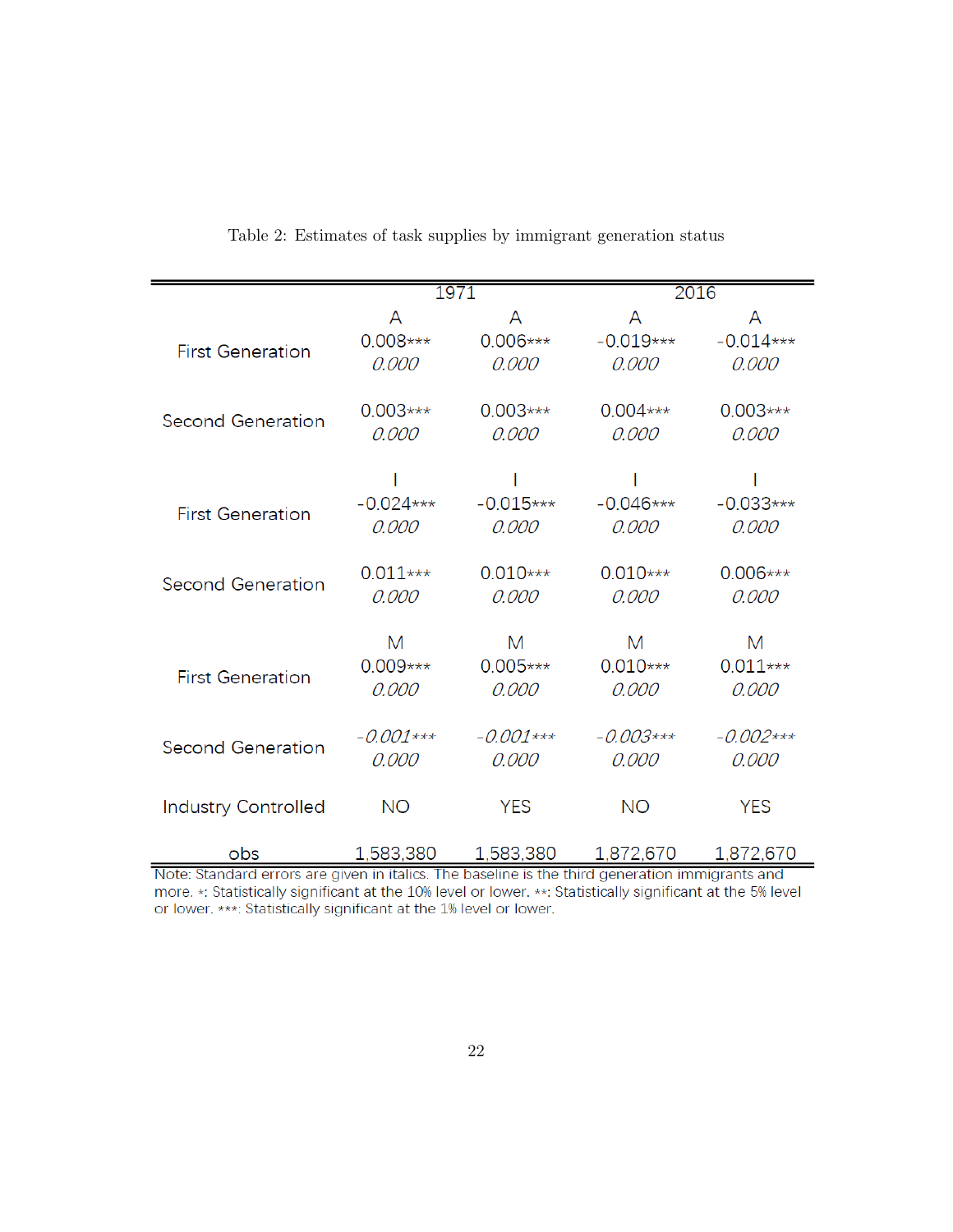|                             |                | 1971        |             |                | 2016        |             |
|-----------------------------|----------------|-------------|-------------|----------------|-------------|-------------|
|                             | <b>Natives</b> | First Gen   | Second Gen  | <b>Natives</b> | First Gen   | Second Gen. |
|                             | $0.409***$     | $0.434***$  | $0.446***$  | $0.642***$     | $0.742***$  | $0.671***$  |
| Analytical                  | 0.007          | 0.010       | 0.011       | 0.007          | 0.011       | 0.014       |
|                             | $0.268***$     | $0.358***$  | $0.412***$  | $0.176***$     | $0.292***$  | $0.203***$  |
| Interactive                 | 0.006          | 0.009       | 0.010       | 0.006          | 0.011       | 0.014       |
|                             | $-0.189***$    | $-0.175***$ | $-0.245***$ | $-0.443***$    | $-0.467***$ | $-0.522***$ |
| Manual                      | 0.007          | 0.010       | 0.011       | 0.007          | 0.011       | 0.014       |
| Non-official                | $-0.031***$    | $-0.044***$ | $-0.058***$ | $-0.153***$    | $-0.167***$ | $-0.098***$ |
| Language                    | 0.017          | 0.002       | 0.009       | 0.007          | 0.002       | 0.006       |
|                             | $-0.465***$    | $-0.530***$ | $-0.617***$ | $-0.225***$    | $-0.185***$ | $-0.190***$ |
| Female                      | 0.002          | 0.003       | 0.003       | 0.002          | 0.003       | 0.003       |
|                             | $0.081***$     | $0.053***$  | $0.035***$  | $0.107***$     | $0.027***$  | $0.127***$  |
| Married                     | 0.001          | 0.002       | 0.003       | 0.001          | 0.003       | 0.003       |
| Ind. Controlled             | <b>YFS</b>     | <b>YFS</b>  | <b>YFS</b>  | <b>YFS</b>     | <b>YFS</b>  | <b>YFS</b>  |
| <b>Education Controlled</b> | <b>YFS</b>     | <b>YFS</b>  | <b>YFS</b>  | <b>YFS</b>     | <b>YFS</b>  | <b>YFS</b>  |
|                             |                |             |             |                |             |             |
| obs                         | 874,135        | 371.145     | 338,100     | 1,116,651      | 436,616     | 279,936     |

Table 3: Estimates of log weekly wages by immigrant generation status and task

Note: Standard errors are given in italics. The baseline is the third generation immigrants and more. A person is a female when the variable "female" equals 1. A person is never married when the variable "marital" equals 0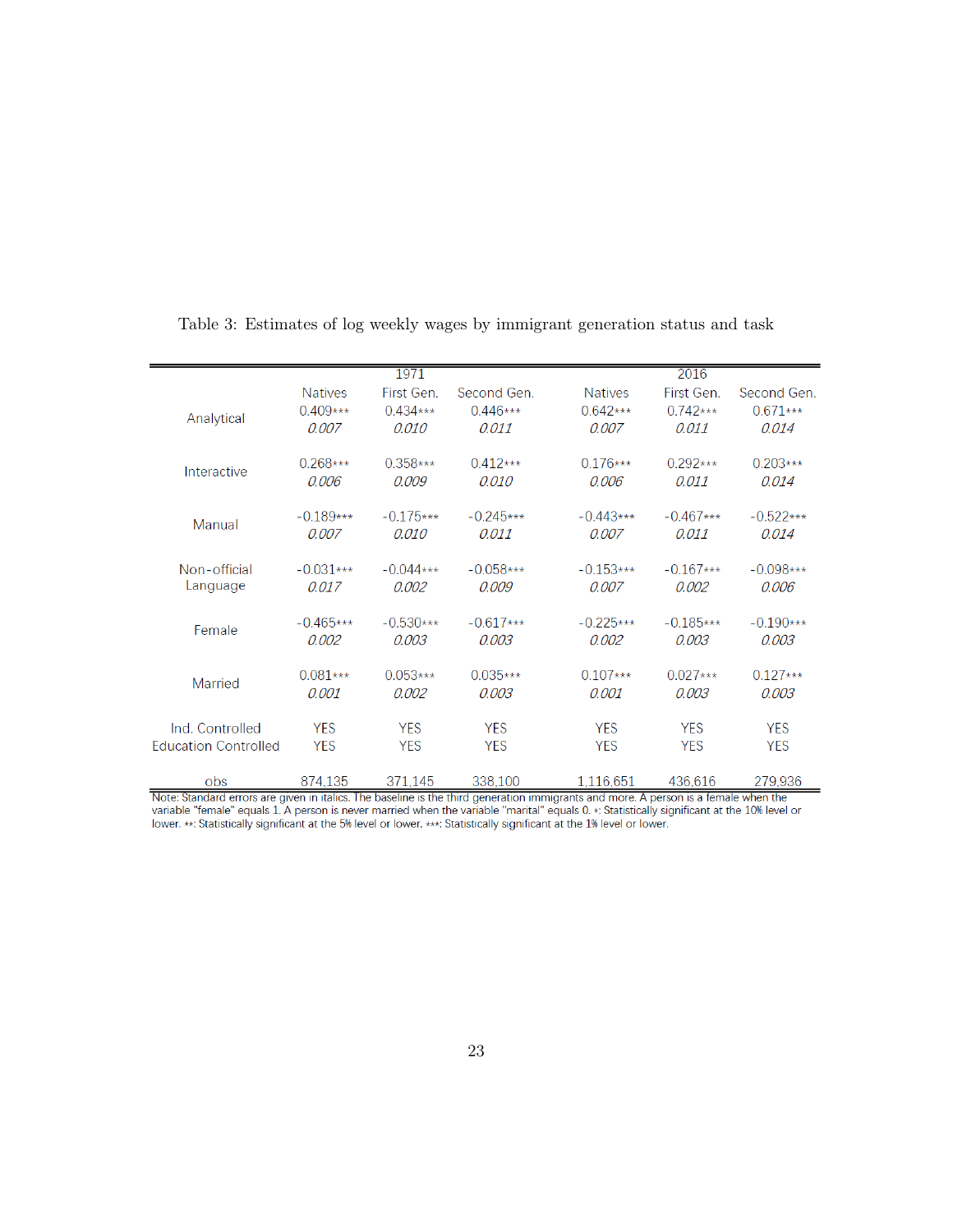| Panel A: Explain by different tasks (Endowments) |             |                                  |                                                   |             |  |  |
|--------------------------------------------------|-------------|----------------------------------|---------------------------------------------------|-------------|--|--|
|                                                  | 1971        |                                  | 2016                                              |             |  |  |
|                                                  | N vs F      | $N$ vs $S$                       | N vs F                                            | N vs S      |  |  |
| Analytical                                       | $0.003***$  | $0.002***$                       | $0.012***$                                        | $0.016***$  |  |  |
|                                                  | 0.000       | 0.000                            | 0.000                                             | 0.000       |  |  |
|                                                  |             |                                  |                                                   |             |  |  |
| Interactive                                      | $-0.007***$ | $0.005***$                       | $0.003***$                                        | $0.007***$  |  |  |
|                                                  | 0.000       | 0.000                            | 0.000                                             | 0.000       |  |  |
|                                                  |             |                                  |                                                   |             |  |  |
| Manual                                           | $0.001***$  | $0.002***$                       | $0.005***$                                        | $0.006***$  |  |  |
|                                                  | 0.000       | 0.000                            | 0.000                                             | 0.000       |  |  |
|                                                  |             |                                  | Panel B: Explain by return to tasks (Coeffcients) |             |  |  |
|                                                  | 1971        |                                  | 2016                                              |             |  |  |
|                                                  | N vs F      | N vs S                           | N vs F                                            | N vs S      |  |  |
| Analytical                                       | 0.009       | $0.013***$                       | $0.035***$                                        | 0.009       |  |  |
|                                                  | 0.005       | 0.006                            | 0.006                                             | 0.007       |  |  |
|                                                  |             |                                  |                                                   |             |  |  |
| Interactive                                      | $0.037***$  | $0.062***$                       | $0.049***$                                        | 0.013       |  |  |
|                                                  | 0.005       | 0.005                            | 0.006                                             | 0.007       |  |  |
|                                                  | 0.007       | $-0.020***$                      | $-0.008$                                          | $-0.033***$ |  |  |
| Manual                                           | 0.005       | 0.005                            | 0.005                                             | 0.005       |  |  |
|                                                  |             | Panel C: Explain by interactions |                                                   |             |  |  |
|                                                  | 1971        |                                  |                                                   | 2016        |  |  |
|                                                  | N vs F      | N vs S                           | N vs F                                            | N vs S      |  |  |
|                                                  | 0.000       | $0.000***$                       | $0.001***$                                        | 0.001       |  |  |
| Analytical                                       | 0.000       | 0.000                            | 0.000                                             | 0.000       |  |  |
|                                                  |             |                                  |                                                   |             |  |  |
|                                                  | $-0.002***$ | $0.002***$                       | $0.002***$                                        | 0.001       |  |  |
| Interactive                                      | 0.000       | 0.000                            | 0.000                                             | 0.001       |  |  |
|                                                  |             |                                  |                                                   |             |  |  |
|                                                  | 0.000       | $-0.000***$                      | 0.000                                             | $0.001***$  |  |  |
| Manual                                           | 0.000       | 0.000                            | 0.000                                             | 0.000       |  |  |
|                                                  | $0.089***$  | $0.109***$                       | $-0.022***$                                       | $0.093***$  |  |  |
| <b>Difference</b>                                | 0.001       | 0.002                            | 0.001                                             | 0.002       |  |  |

Table 4: Blinder-Oaxaca Decomposition Results

Note: Standard errors are given in italics. \*: Statistically significant at the 10% level or lower. \*\*: Statistically significant at the 5% level or lower. \*\*\*: Statistically significant at the 1% level or lower. This table displays the wage mean gap decomposition between the first generation immigrants and the natives as well as those between the second generation immigrants and the natives in 1970 and 2015. The gaps are decomposed as Equation 7 & 8 showed.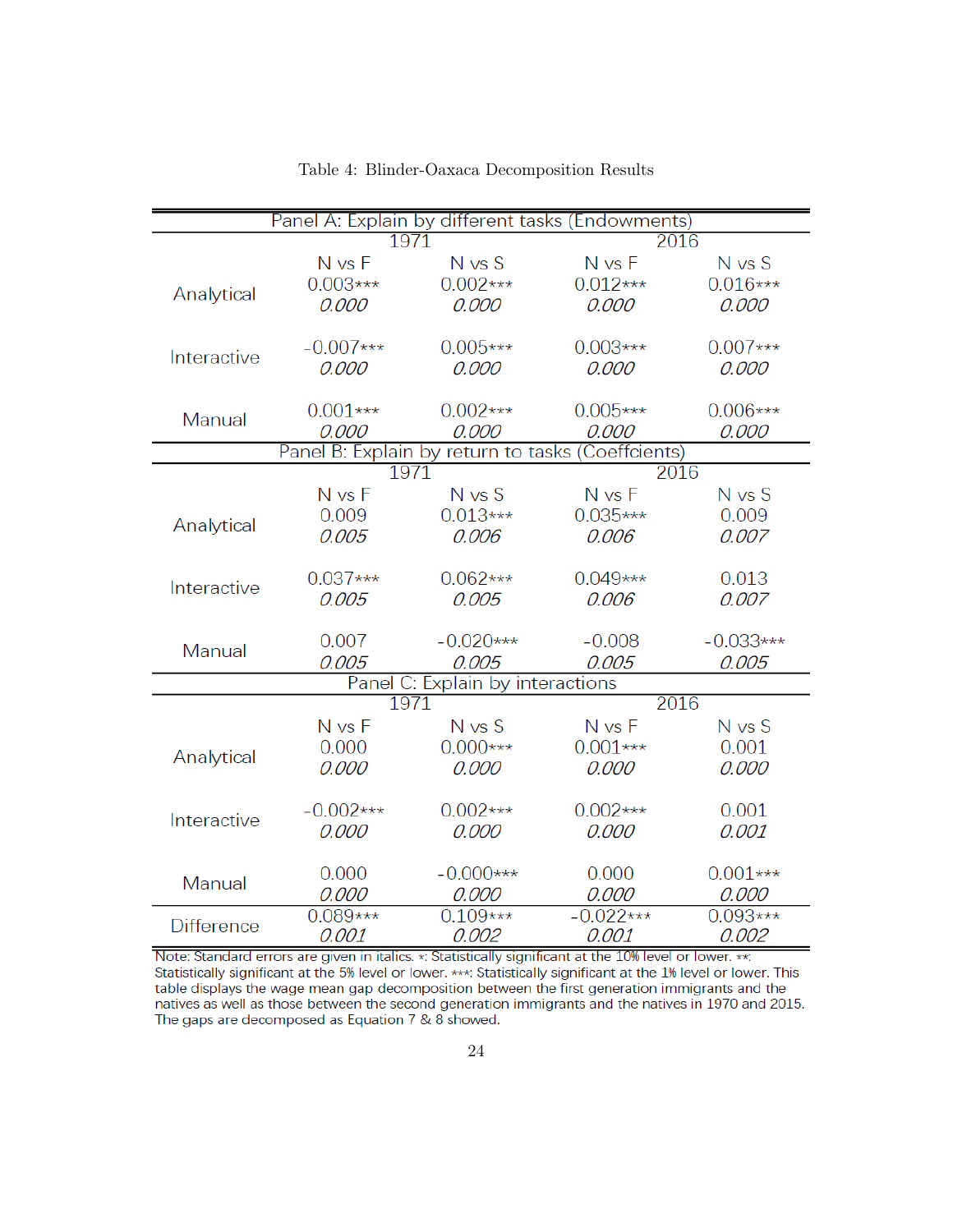|                               |                      | 1971                                                                                | 2016                      |                            |  |
|-------------------------------|----------------------|-------------------------------------------------------------------------------------|---------------------------|----------------------------|--|
| <b>First Generation</b>       | $-0.078***$<br>0.003 | Ш<br>$-0.099***$<br>0.003                                                           | Ш<br>$-0.051***$<br>0.002 | IV<br>$-0.161***$<br>0.002 |  |
| <b>Second Generation</b>      | $0.071***$<br>0.003  | $0.022***$<br>0.003                                                                 | $0.085***$<br>0.002       | $0.043***$<br>0.002        |  |
| LR chi $\wedge$ 2             | 363327.97            | 550180.20                                                                           | 663441.49                 | 858186.55                  |  |
| <b>Education Controlled</b>   | <b>NO</b>            | <b>YES</b>                                                                          | <b>NO</b>                 | YES                        |  |
| obs.<br>Note: Ctonderd errors | 1,573,834            | 1.573.834<br>civics in italian. The benefine in the third generation immigrants and | 2,440,492                 | 2,440,492                  |  |

Table 5: Estimates of segmentation by immigrant generation status and probit

Note: Standard errors are given in italics. The baseline is the third generation immigrants and more. \*: Statistically significant at the 10% level or lower. \*\*: Statistically significant at the 5% level or lower. \*\*\*: Statistically significant at the 1% level or lower.

| Table 6: Estimates of segmentation by immigrant generation status and logit |  |  |  |  |
|-----------------------------------------------------------------------------|--|--|--|--|
|                                                                             |  |  |  |  |
|                                                                             |  |  |  |  |

|                             |             | 1971        | 2016        |             |  |
|-----------------------------|-------------|-------------|-------------|-------------|--|
|                             |             | Ш           | Ш           | IV          |  |
|                             | $-0.122***$ | $-0.171***$ | $-0.076***$ | $-0.275***$ |  |
| <b>First Generation</b>     | 0.005       | 0.005       | 0.004       | 0.004       |  |
|                             |             |             |             |             |  |
|                             | $0.124***$  | $0.042***$  | $0.144***$  | $0.072***$  |  |
| Second Generation           | 0.005       | 0.005       | 0.004       | 0.004       |  |
|                             |             |             |             |             |  |
| LR chi $\wedge$ 2           | 404614.07   | 579458.84   | 666859.73   | 873238.60   |  |
|                             |             |             |             |             |  |
| <b>Education Controlled</b> | <b>NO</b>   | <b>YES</b>  | <b>NO</b>   | <b>YES</b>  |  |
|                             |             |             |             |             |  |
| obs                         | 1,573,834   | 1,573,834   | 2,440,492   | 2,440,492   |  |

Note: Standard errors are given in italics. The baseline is the third generation immigrants and more. \*: Statistically significant at the 10% level or lower. \*\*: Statistically significant at the 5% level or lower. \*\*\*: Statistically significant at the 1% level or lower.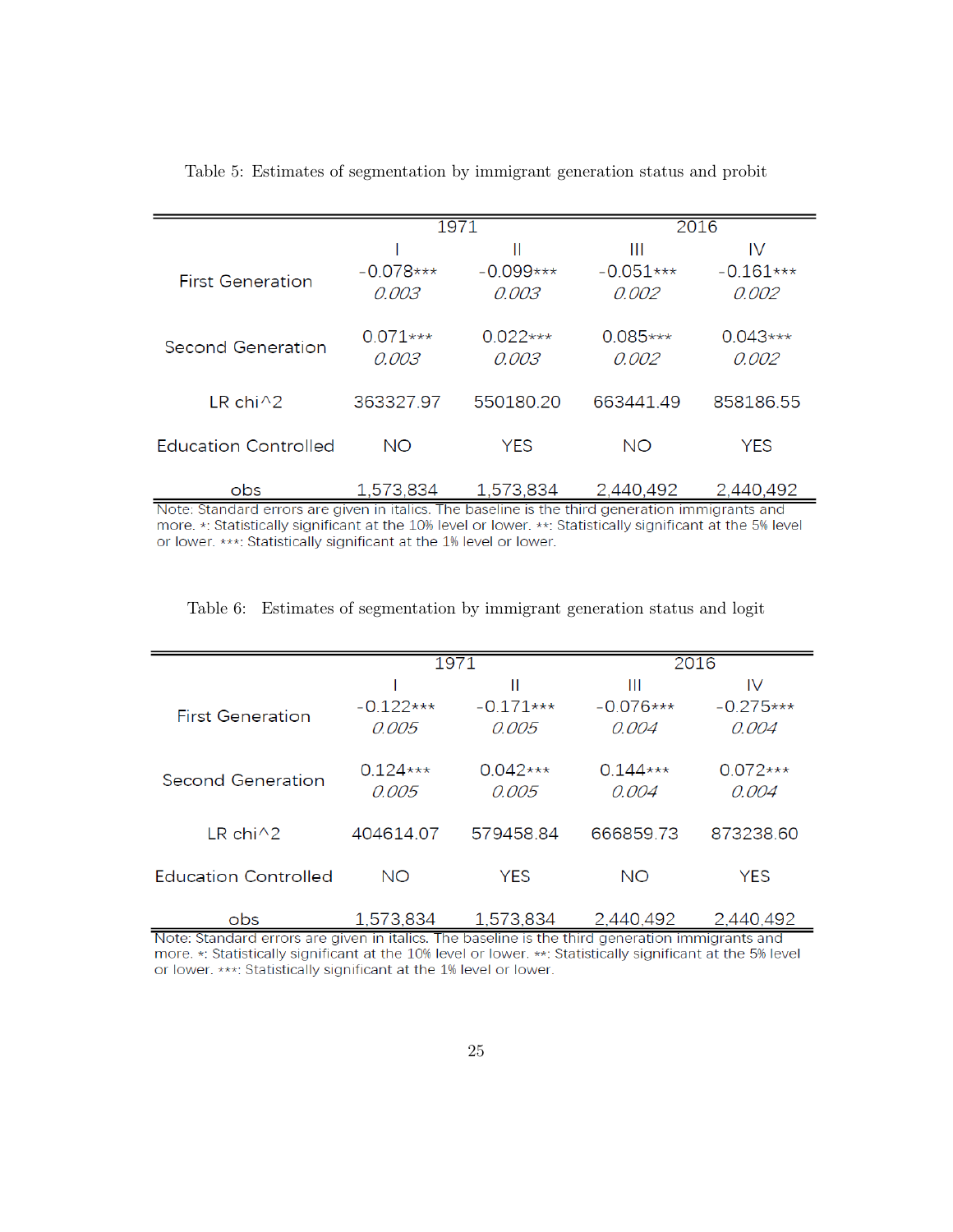|                |         | 1971        |               |             | 2016        |  |  |
|----------------|---------|-------------|---------------|-------------|-------------|--|--|
|                |         |             | $\mathbf{  }$ | Ш           | IV          |  |  |
|                | Seg I   | $-0.019***$ | $-0.022***$   | $-0.014***$ | $-0.043***$ |  |  |
|                |         | 0.001       | 0.001         | 0.001       | 0.001       |  |  |
| First          |         | $0.008***$  | $0.009***$    | $0.006***$  | $0.018***$  |  |  |
| Generation     | Seg II  | 0.000       | 0.000         | 0.000       | 0.000       |  |  |
|                |         | $0.011***$  | $0.013***$    | $0.008***$  | $0.025***$  |  |  |
|                | Seg III | 0.000       | 0.000         | 0.000       | 0.000       |  |  |
|                |         | $0.017***$  | $0.005***$    | $0.024***$  | $0.011***$  |  |  |
|                | Seg I   | 0.001       | 0.001         | 0.001       | 0.001       |  |  |
| Second         |         | $-0.007***$ | $-0.002***$   | $-0.010***$ | $-0.005***$ |  |  |
| Generation     | Seg II  | 0.000       | 0.000         | 0.000       | 0.000       |  |  |
|                |         | $-0.010***$ | $-0.003***$   | $-0.014***$ | $-0.007***$ |  |  |
|                | Seg III | 0.000       | 0.000         | 0.000       | 0.000       |  |  |
| Edu controlled |         | <b>NO</b>   | <b>YES</b>    | <b>NO</b>   | <b>YES</b>  |  |  |
|                |         |             |               |             |             |  |  |
| obs            |         | 1,573,834   | 1,573,834     | 2,440,492   | 2,440,492   |  |  |

Table 7: Predicts of average marginal effects of probit model by immigrant generation status

Note: Standard errors are given in italics. The baseline is the third generation immigrants and more. \*: Statistically significant at the 10% level or lower. \*\*: Statistically significant at the 5% level or lower. \*\*\*: Statistically significant at the 1% level or lower.